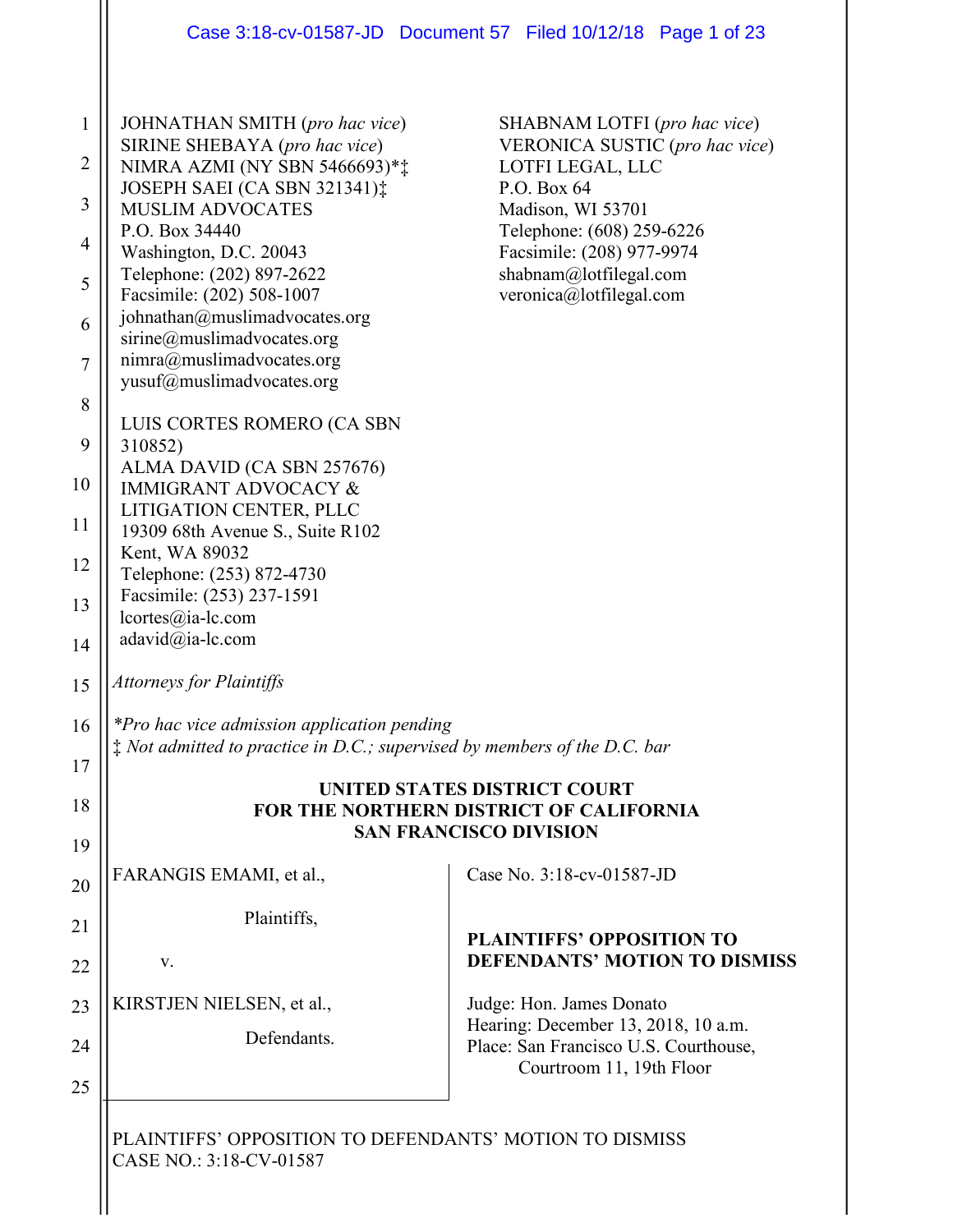# **TABLE OF CONTENTS**

| $\overline{2}$ |                                                                                          |
|----------------|------------------------------------------------------------------------------------------|
| 3              |                                                                                          |
| 4              |                                                                                          |
| 5              |                                                                                          |
| 6              |                                                                                          |
| 7              |                                                                                          |
| 8<br>9         | A. No statute precludes or limits judicial review of agency policy and guidance relating |
| 10             |                                                                                          |
| 11             | II. PLAINTIFFS HAVE ADEQUATELY ALLEGED EACH OF THEIR                                     |
| 12             |                                                                                          |
| 13             |                                                                                          |
| 14             |                                                                                          |
| 15             |                                                                                          |
| 16             | C. Plaintiffs have adequately stated a claim for relief for "agency action unlawfully"   |
| 17             | withheld or unreasonably delayed" under the APA or, in the alternative,                  |
| 18             |                                                                                          |
| 19             |                                                                                          |
| 20             |                                                                                          |
| 21             |                                                                                          |
| 22             |                                                                                          |
| 23             |                                                                                          |
| 24<br>25       |                                                                                          |
|                |                                                                                          |
|                | PLAINTIFFS' OPPOSITION TO DEFENDANTS' MOTION TO DISMISS<br>CASE NO.: 3:18-CV-01587 - i   |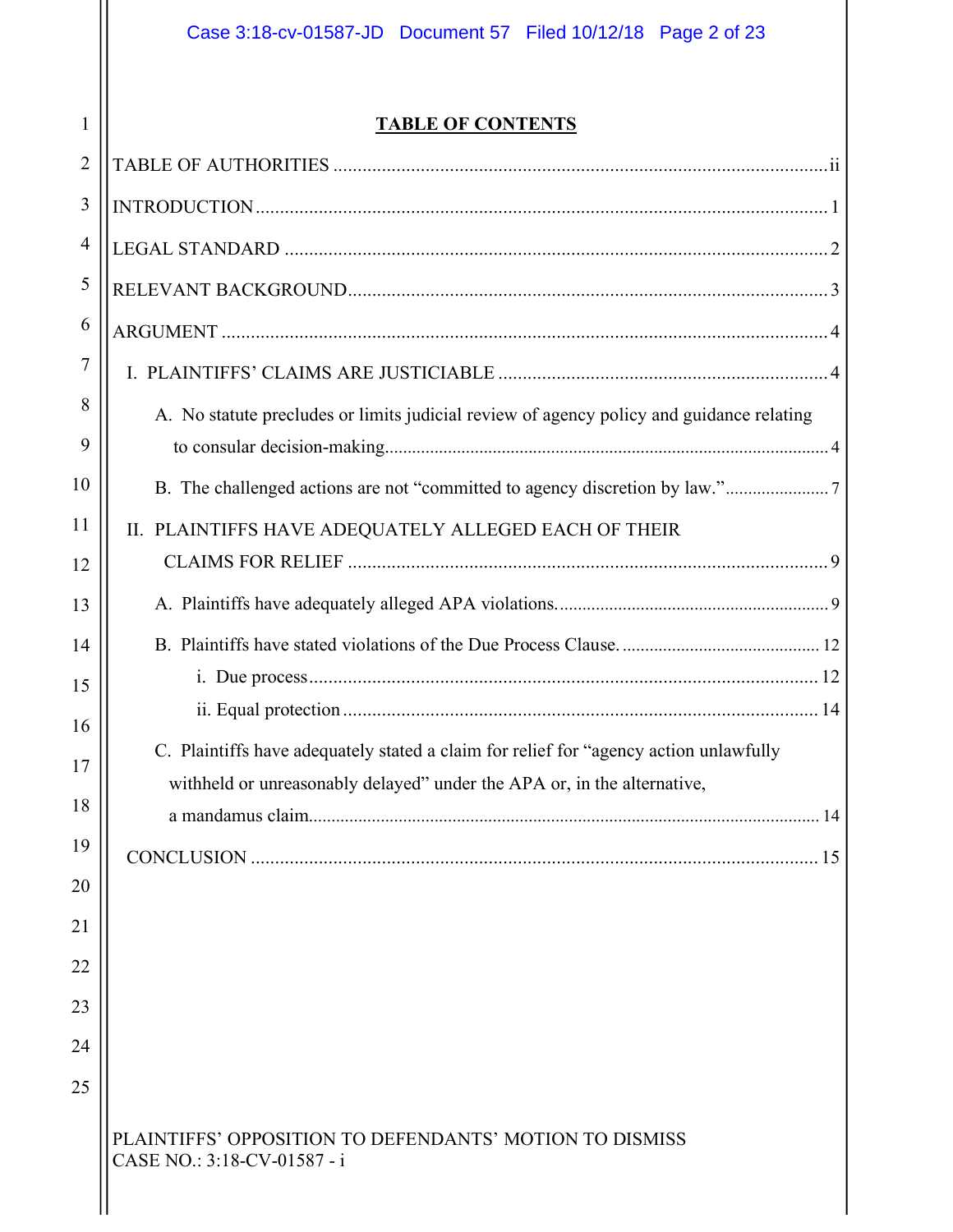|                | Case 3:18-cv-01587-JD  Document 57  Filed 10/12/18  Page 3 of 23                        |
|----------------|-----------------------------------------------------------------------------------------|
| 1              | <b>TABLE OF AUTHORITIES</b>                                                             |
| $\overline{2}$ | <b>CASES</b>                                                                            |
| 3              | Allen v. Milas,                                                                         |
|                |                                                                                         |
| $\overline{4}$ | Am. Hosp. Ass'n v. Burwell,                                                             |
| 5              |                                                                                         |
| 6              | Ass'n for Los Angeles Deputy Sheriffs v. Cty. of Los Angeles,                           |
| 7              |                                                                                         |
| 8              | Bautista-Perez v. Holder,                                                               |
|                |                                                                                         |
| 9              | Bennett v. Spear,                                                                       |
| 10             |                                                                                         |
| 11             | Bowen v. Mich. Acad. of Family Physicians,                                              |
| 12             |                                                                                         |
| 13             | Brown v. Holder,                                                                        |
|                |                                                                                         |
| 14             | Bustamante v. Mukasey,                                                                  |
| 15             | Chai v. Carroll,                                                                        |
| 16             |                                                                                         |
| 17             | Chamber of Commerce v. Reich,                                                           |
| 18             |                                                                                         |
| 19             | Citizens to Preserve Overton Park, Inc. v. Volpe,                                       |
|                |                                                                                         |
| 20             | City of Carmel-By-The-Sea v. U.S. Dep't of Transp.,                                     |
| 21             |                                                                                         |
| 22             | Crowley Caribbean Transp., Inc. v. Pena,                                                |
| 23             |                                                                                         |
| 24             | Damus v. Nielsen,                                                                       |
|                |                                                                                         |
| 25             | Dia v. Ashcroft,                                                                        |
|                | PLAINTIFFS' OPPOSITION TO DEFENDANTS' MOTION TO DISMISS<br>CASE NO.: 3:18-CV-01587 - ii |
|                |                                                                                         |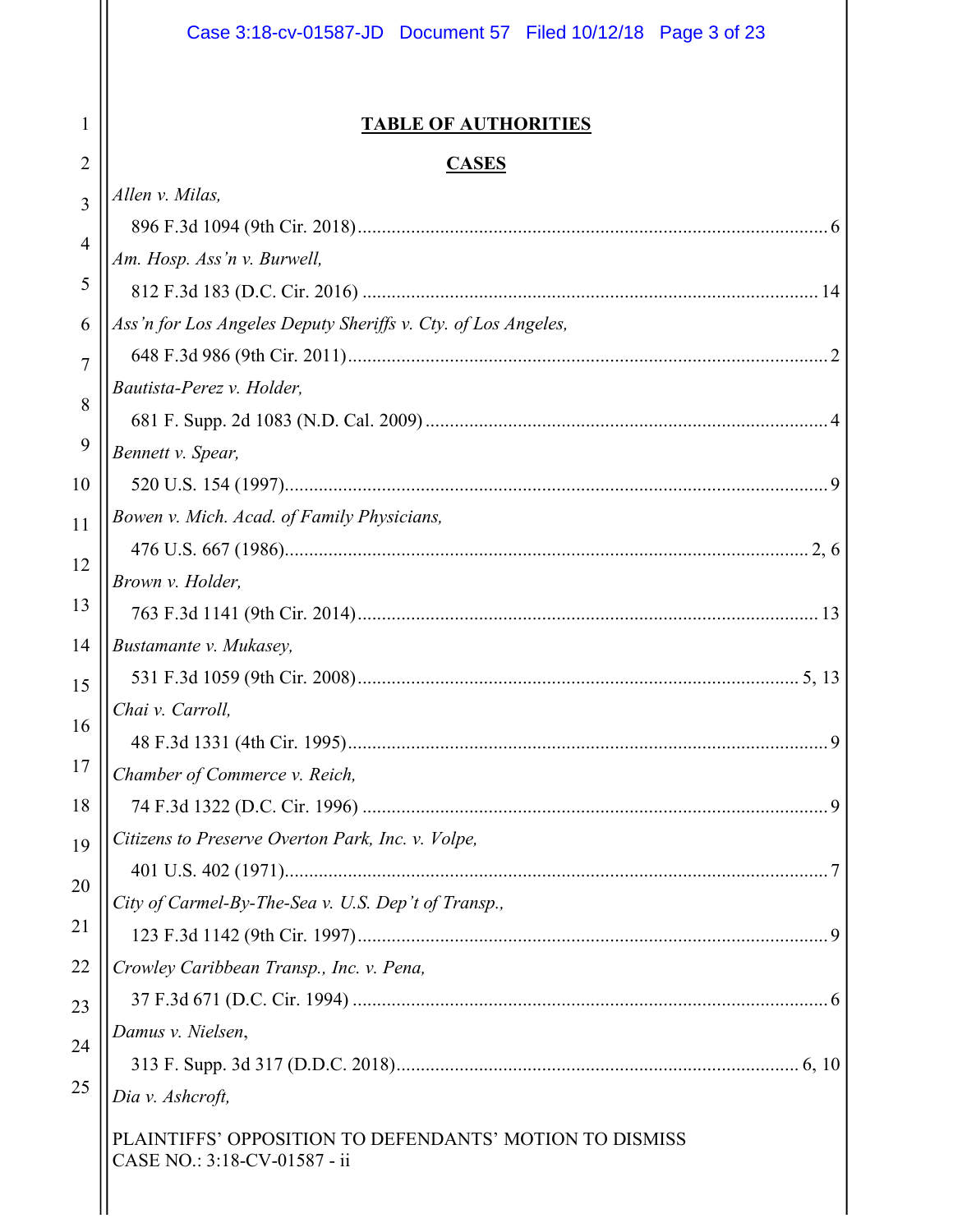# Case 3:18-cv-01587-JD Document 57 Filed 10/12/18 Page 4 of 23

| 1              |                                                                                          |
|----------------|------------------------------------------------------------------------------------------|
| $\overline{2}$ | Estate of Saunders v. Comm'r,                                                            |
|                |                                                                                          |
| 3              | Hawaii v. Trump,                                                                         |
| $\overline{4}$ |                                                                                          |
| 5              | Heckler v. Chaney,                                                                       |
| 6              |                                                                                          |
| $\overline{7}$ | In re $E-L-H$ ,                                                                          |
|                |                                                                                          |
| 8              | $INS$ v. St. Cyr,                                                                        |
| 9              |                                                                                          |
| 10             | Int'l Refugee Assistance Project v. Trump,                                               |
| 11             |                                                                                          |
|                | Int'l Refugee Assistance Project v. Trump,                                               |
| 12             |                                                                                          |
| 13             | Int'l Union of Bricklayers & Allied Craftsmen v. Meese,                                  |
| 14             |                                                                                          |
| 15             | Kerry v. Din,                                                                            |
|                |                                                                                          |
| 16             | Kleindienst v. Mandel,                                                                   |
| 17             |                                                                                          |
| 18             | Knievel v. ESPN,                                                                         |
| 19             |                                                                                          |
|                | Lanza v. Ashcroft,                                                                       |
| 20             |                                                                                          |
| 21             | Li Hing of Hong Kong, Inc. v. Levin,                                                     |
| 22             |                                                                                          |
| 23             | Lincoln v. Vigil,                                                                        |
|                |                                                                                          |
| 24             | Lopez v. FAA,                                                                            |
| 25             |                                                                                          |
|                | PLAINTIFFS' OPPOSITION TO DEFENDANTS' MOTION TO DISMISS<br>CASE NO.: 3:18-CV-01587 - iii |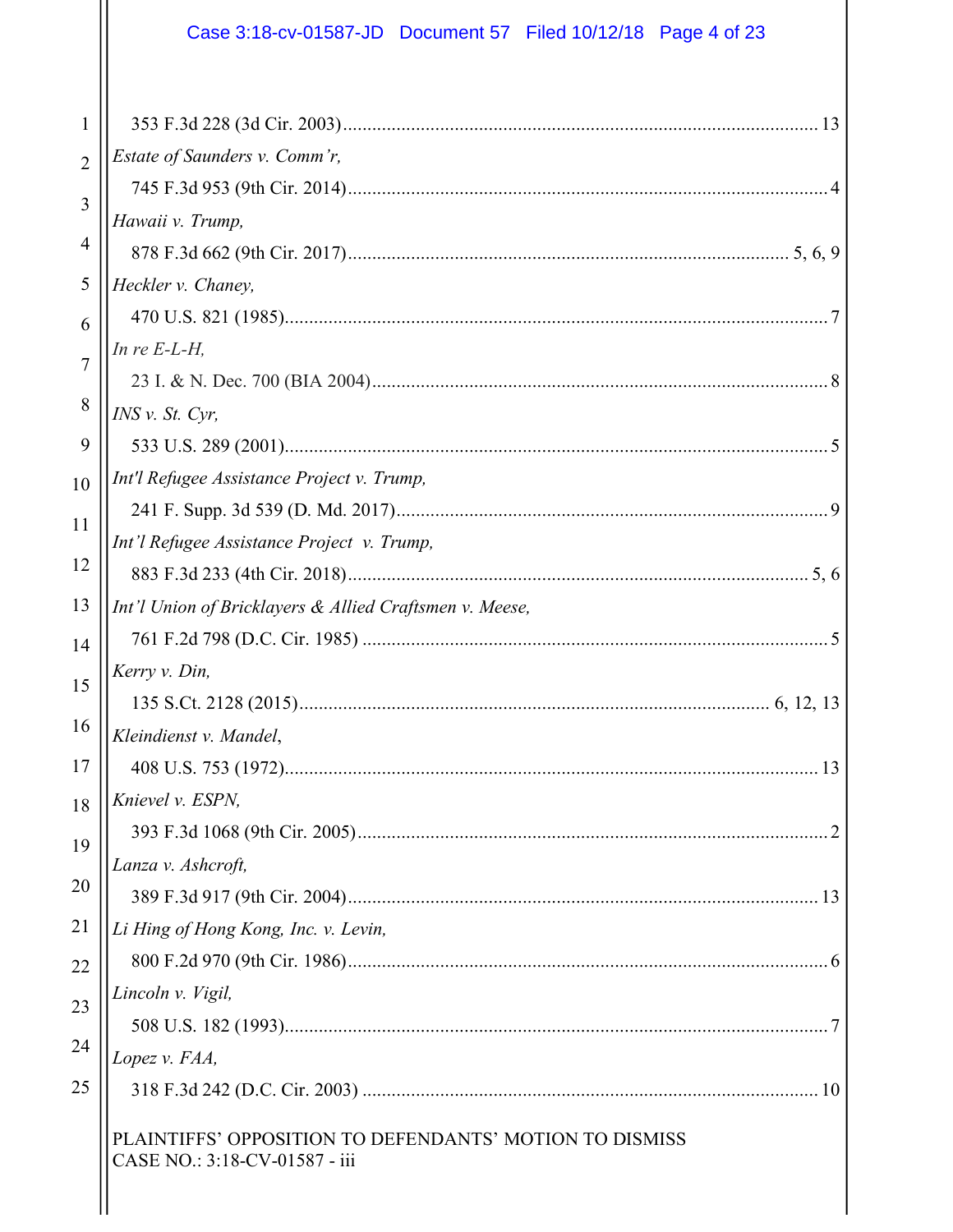# Case 3:18-cv-01587-JD Document 57 Filed 10/12/18 Page 5 of 23

| $\mathbf{1}$   | Marincas v. Lewis,                                                                           |
|----------------|----------------------------------------------------------------------------------------------|
| $\overline{2}$ |                                                                                              |
| 3              | Matter of Cervantes,                                                                         |
|                |                                                                                              |
| 4              | Matter of Monreal-Aguinaga,                                                                  |
| 5              |                                                                                              |
| 6              | Matthews v. Eldridge,                                                                        |
| 7              |                                                                                              |
|                | McNary v. Haitian Refugee Ctr., Inc.,                                                        |
| 8              |                                                                                              |
| 9              | Morton v. Ruiz,                                                                              |
| 10             |                                                                                              |
| 11             | Ms. L. v. U.S. Immigration & Customs Enf't,                                                  |
|                |                                                                                              |
| 12             | Mulligan v. Schultz,                                                                         |
| 13             |                                                                                              |
| 14             | Nine Iraqi Allies Under Serious Threat Because of Their Faithful Serv. to the U.S. v. Kerry, |
| 15             |                                                                                              |
|                | Pars Equal. Ctr. v. Pompeo,                                                                  |
| 16             |                                                                                              |
| 17             | Patel v. Reno,                                                                               |
| 18             |                                                                                              |
| 19             | Reno v. Catholic Soc. Servs., Inc.,                                                          |
| 20             |                                                                                              |
|                | Rodrigues v. Donovan,                                                                        |
| 21             |                                                                                              |
| 22             | Saavedra Bruno v. Albright,                                                                  |
| 23             |                                                                                              |
| 24             | Sackett v. EPA,                                                                              |
|                |                                                                                              |
| 25             | Sale v. Haitian Ctrs. Council, Inc.,                                                         |
|                | PLAINTIFFS' OPPOSITION TO DEFENDANTS' MOTION TO DISMISS<br>CASE NO.: 3:18-CV-01587 - iv      |
|                |                                                                                              |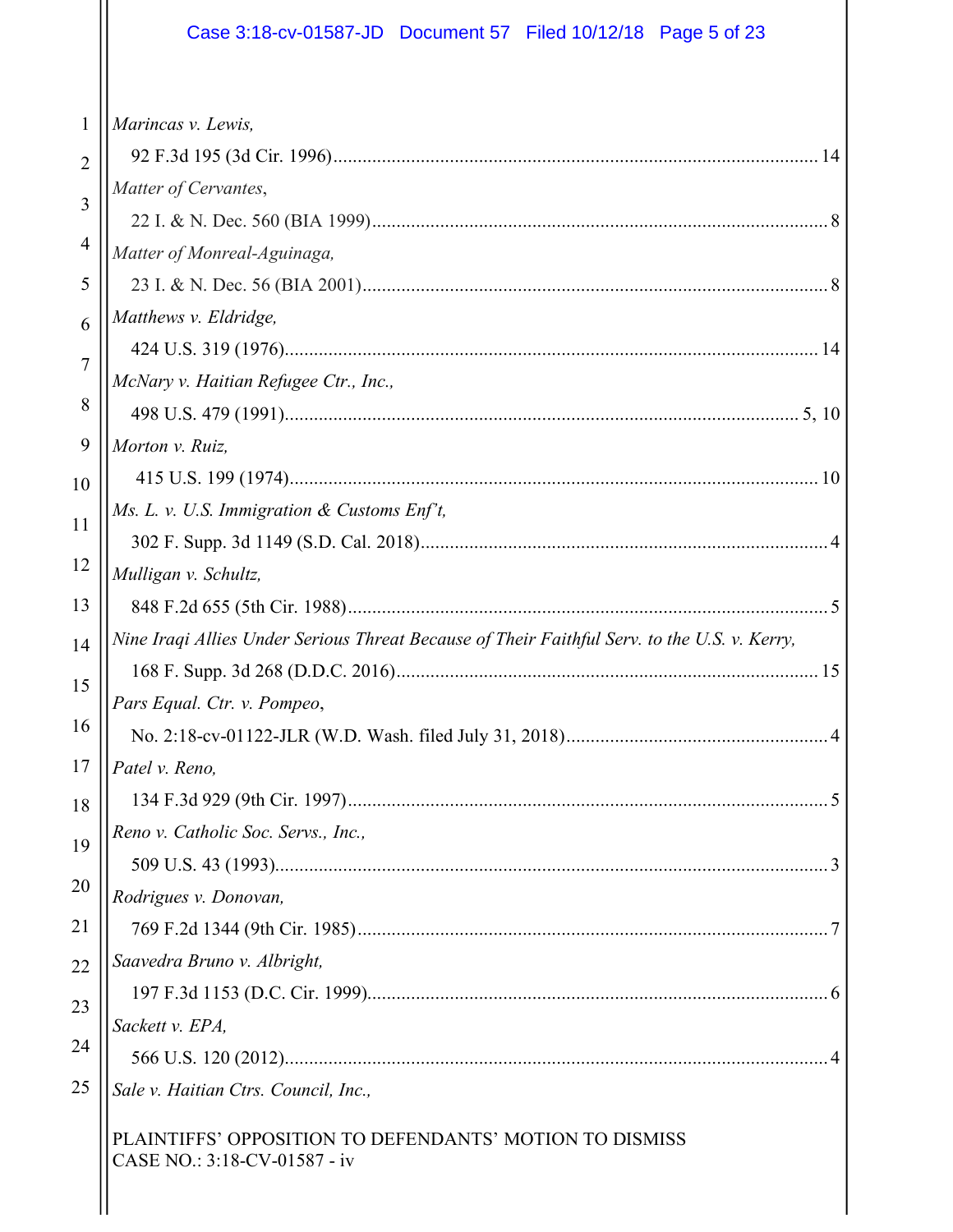# Case 3:18-cv-01587-JD Document 57 Filed 10/12/18 Page 6 of 23

| 1              |                                                                                        |
|----------------|----------------------------------------------------------------------------------------|
| $\overline{2}$ | Sidney Coal Co. v. Soc. Sec. Admin.,                                                   |
| 3              |                                                                                        |
| 4              | Spencer Enters., Inc. v. United States, 3                                              |
|                |                                                                                        |
| 5              | Stanley v. Illinois,                                                                   |
| 6              |                                                                                        |
| $\overline{7}$ | Trump v. Hawaii,                                                                       |
| 8              |                                                                                        |
|                | Trump v. Int'l Refugee Assistance Project,                                             |
| 9              |                                                                                        |
| 10             | U.S. ex rel. Knauff v. Shaughnessy,                                                    |
| 11             |                                                                                        |
| 12             | U.S. v. Salerno,                                                                       |
| 13             |                                                                                        |
|                | United States ex rel. Accardi v. Shaughnessy,                                          |
| 14             | Ventura-Escamilla v. INS,                                                              |
| 15             |                                                                                        |
| 16             | W. Ctr. for Journalism v. Cederquist,                                                  |
| 17             |                                                                                        |
|                | Wilkinson v. Legal Servs. Corp.,                                                       |
| 18             |                                                                                        |
| 19             |                                                                                        |
| 20             | <b>STATUTES</b>                                                                        |
| 21             |                                                                                        |
| 22             |                                                                                        |
|                |                                                                                        |
| 23             |                                                                                        |
| 24             |                                                                                        |
| 25             |                                                                                        |
|                |                                                                                        |
|                | PLAINTIFFS' OPPOSITION TO DEFENDANTS' MOTION TO DISMISS<br>CASE NO.: 3:18-CV-01587 - v |
|                |                                                                                        |
|                |                                                                                        |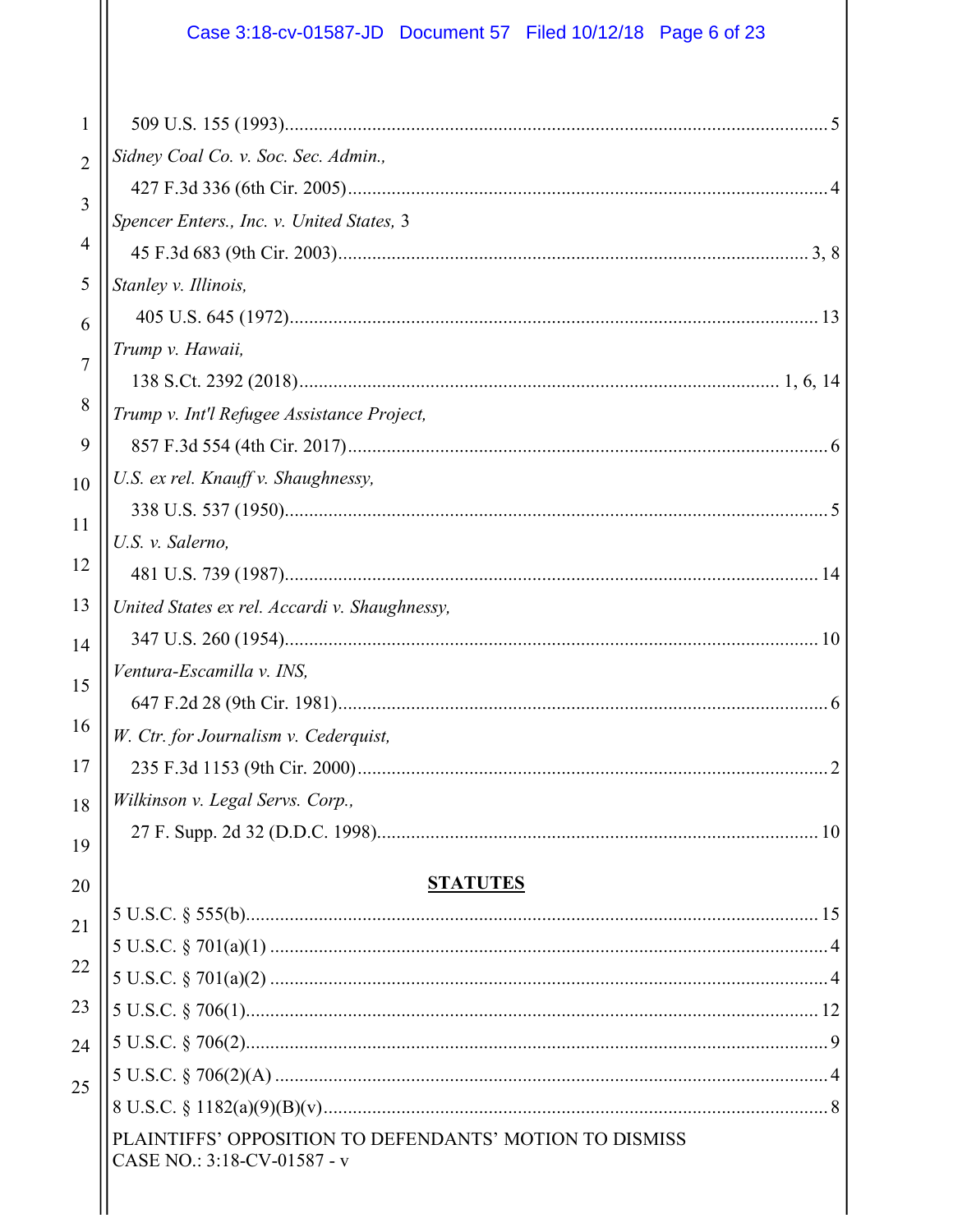|                                     | Case 3:18-cv-01587-JD  Document 57  Filed 10/12/18  Page 7 of 23                                |
|-------------------------------------|-------------------------------------------------------------------------------------------------|
| $\mathbf{1}$<br>$\overline{2}$<br>3 |                                                                                                 |
| $\overline{4}$                      | <b>REGULATIONS</b>                                                                              |
| 5                                   |                                                                                                 |
| 6                                   |                                                                                                 |
| $\tau$                              |                                                                                                 |
| 8                                   |                                                                                                 |
| $\mathbf{Q}$                        |                                                                                                 |
| 10                                  |                                                                                                 |
|                                     | <b>OTHER AUTHORITIES</b>                                                                        |
| 11                                  |                                                                                                 |
| 12                                  |                                                                                                 |
| 13                                  | Brief for Amici Curiae Scholars of Immigration Law in Support of Respondents on the History     |
| 14                                  | of the Immigration and Nationality Act, <i>Trump v. Hawaii</i> , 138 S.Ct. 2392 (2018) (No. 17- |
| 15                                  |                                                                                                 |
| 16                                  |                                                                                                 |
|                                     |                                                                                                 |
| 17                                  |                                                                                                 |
| 18                                  |                                                                                                 |
| 19                                  |                                                                                                 |
| 20                                  |                                                                                                 |
| 21                                  |                                                                                                 |
| 22                                  |                                                                                                 |
| 23                                  |                                                                                                 |
|                                     |                                                                                                 |
| 24                                  |                                                                                                 |
| 25                                  |                                                                                                 |
|                                     | PLAINTIFFS' OPPOSITION TO DEFENDANTS' MOTION TO DISMISS<br>CASE NO.: 3:18-CV-01587 - vi         |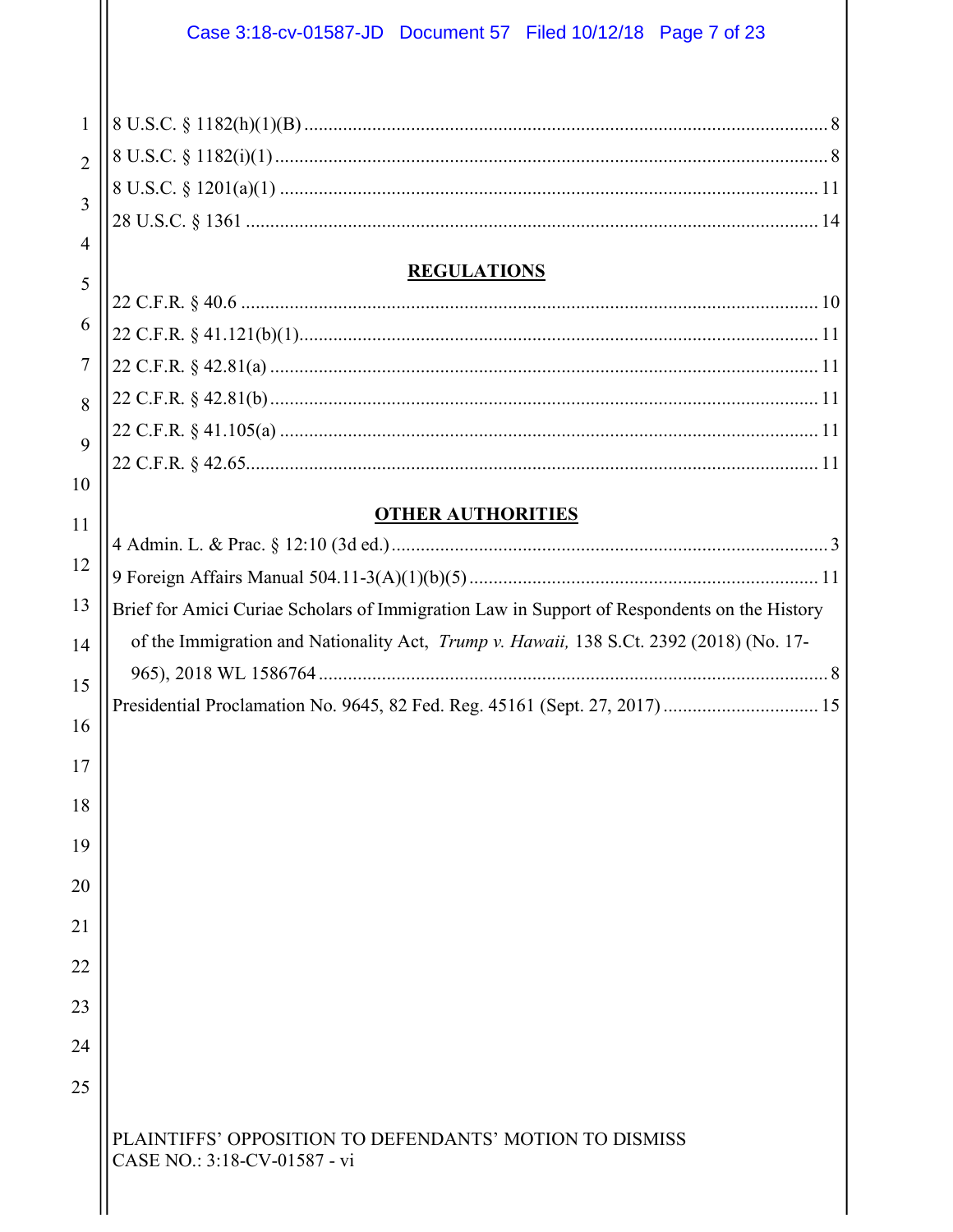#### **INTRODUCTION**

Plaintiffs in this action are U.S. citizens, lawful permanent residents, and Iranian, Libyan, Somali, Syrian, and Yemeni visa applicants who are suffering a range of ongoing harms because of Defendants' failure to institute reasonable guidelines and an orderly process by which they may seek to demonstrate their eligibility for waivers under Presidential Proclamation 9645 ("the Proclamation"). They are separated from family and loved ones at critical times in their lives including pregnancy, marriage, childbirth, and medical need; forced to live in desperate or dangerous circumstances; and suffering severe financial harms. Each of their circumstances fit squarely within one or more of the examples offered in the Proclamation as a situation where a waiver grant may be appropriate. They seek the bare minimum an agency is expected to provide when it holds itself out as making a waiver available: clear guidance about the process; an opportunity to apply in an orderly manner; and full and timely adjudication of their requests.

Unlike Plaintiffs in *Trump v. Hawaii,* 138 S.Ct. 2392 (2018), Plaintiffs here do not challenge the Proclamation itself. Rather, taking the Proclamation as the law of the land, they challenge Defendants' implementation of its waiver provisions. Plaintiffs allege that Defendants have failed to abide by the terms of the Proclamation, the Immigration and Nationality Act ("INA"), and its implementing regulations and guidelines by failing to provide appropriate guidance and an orderly application process for individuals to seek the grant of a waiver.

At its core, Defendants' case rests on a fundamental misunderstanding of the nature of Plaintiffs' claims. Plaintiffs do not challenge individual consular officer decisions on the merits and do not challenge the outcome of any particular consular officer's decision in a given case. (To the contrary, Plaintiffs allege *inter alia* that consular officials are not empowered to make a final determination with respect to waiver grants.) Instead, Plaintiffs challenge the arbitrary and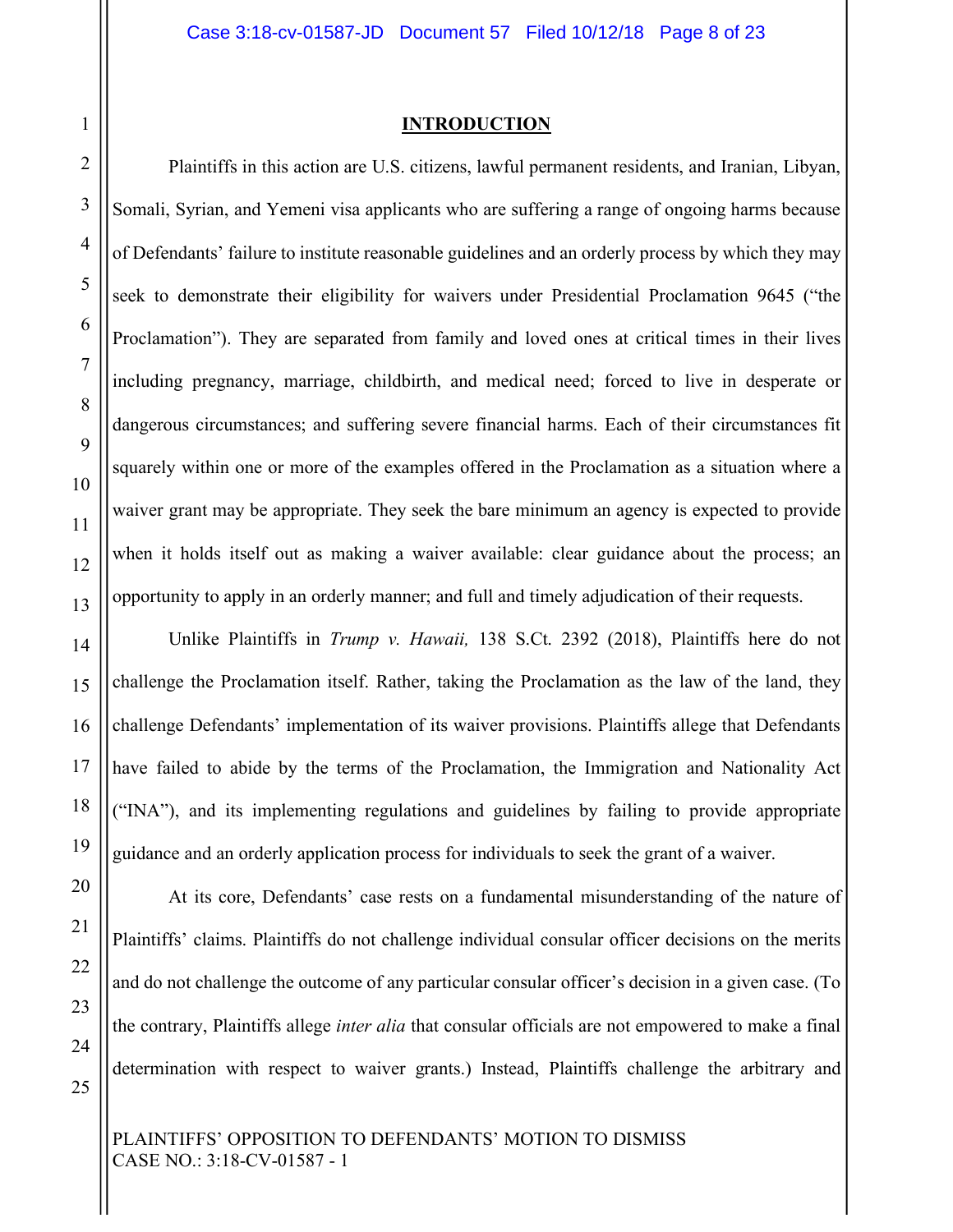capricious nature of the limited agency guidance for adjudicating waivers, its insufficiency, and its inconsistency with both the text of the Proclamation and applicable provisions of the INA, implementing regulations, and the Foreign Affairs Manual ("FAM").

Defendants' arguments also rely centrally on a sweeping interpretation of the doctrine of consular nonreviewability that has roundly been rejected by the Ninth Circuit and that runs counter to well-established Supreme Court precedent. The doctrine of consular nonreviewability is straightforwardly inapplicable here because this is not a case seeking review of an individual consular officer's discretionary decision. As set forth below, Defendants' actions and inactions in implementing the waiver provisions of the Proclamation are subject to review, and Plaintiffs have adequately alleged each of their claims for relief. Accordingly, Defendants' Motion to Dismiss ("MTD") should be denied in full.

#### **LEGAL STANDARD**

In considering a motion to dismiss for failure to state a claim under Federal Rule of Civil Procedure 12(b)(6), a court must accept the factual allegations of the complaint as true, construe its pleadings in the light most favorable to the nonmoving party, and draw all reasonable inferences in favor of the nonmoving party. *Ass'n for Los Angeles Deputy Sheriffs v. Cty. of Los Angeles,* 648 F.3d 986 (9th Cir. 2011); *W. Ctr. for Journalism v. Cederquist,* 235 F.3d 1153, 1154 (9th Cir. 2000). Documents attached or referred to in the complaint may be considered, but any ambiguity therein must be resolved in favor of the plaintiffs. *Knievel v. ESPN,* 393 F.3d 1068, 1076-77 (9th Cir. 2005). Where the government relies on a jurisdiction-stripping statute, courts begin with a "strong presumption that Congress intends judicial review of administrative action." *Bowen v. Mich. Acad. of Family Physicians,* 476 U.S. 667, 670, 678-79 (1986). To grant a motion to dismiss on this basis, a court must find "clear and convincing evidence" of

PLAINTIFFS' OPPOSITION TO DEFENDANTS' MOTION TO DISMISS CASE NO.: 3:18-CV-01587 - 2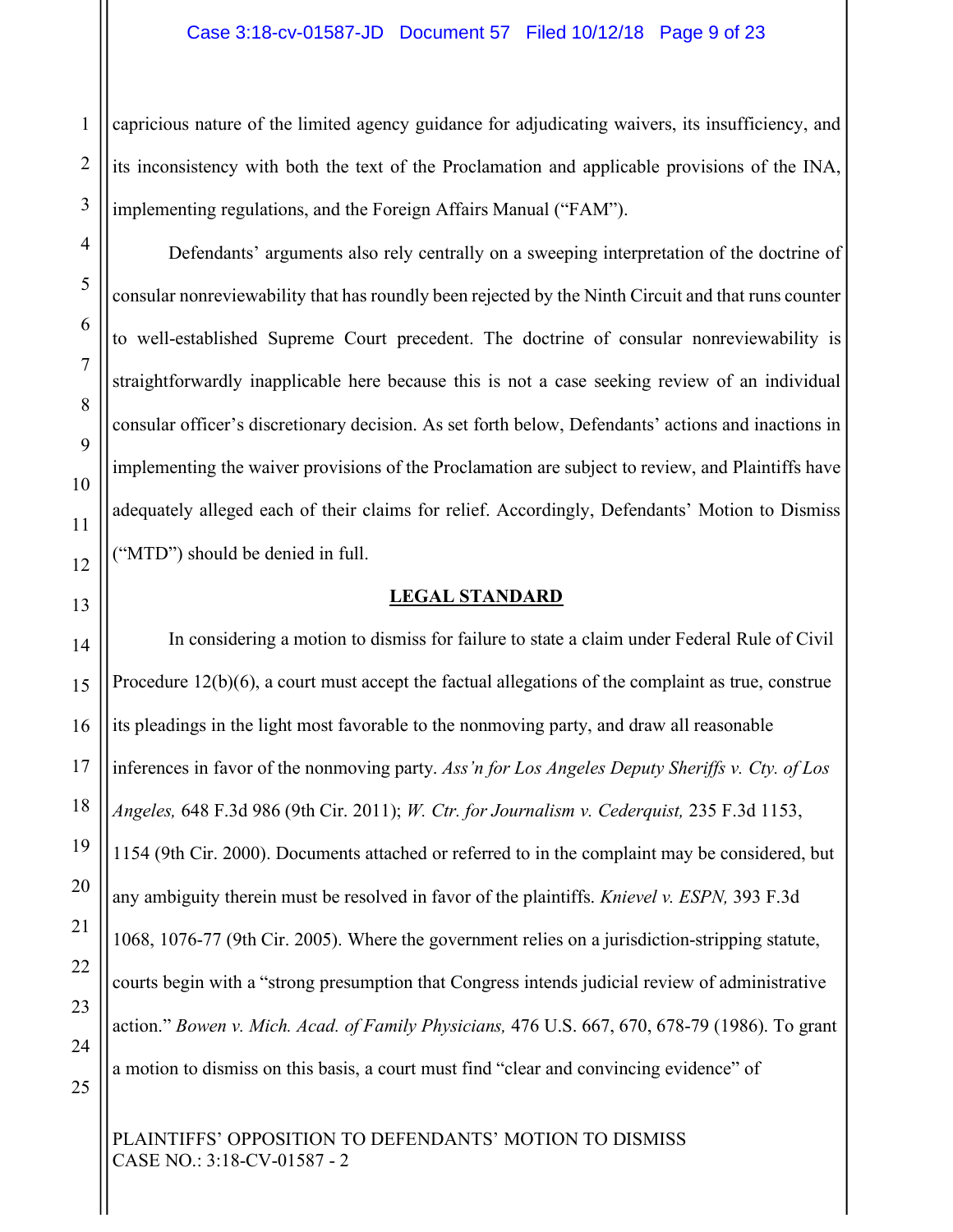1 congressional intent to foreclose review under the statute. *Reno v. Catholic Soc. Servs., Inc.,* 509 U.S. 43, 64 (1993). Agency actions are also generally reviewable under 28 U.S.C. § 1331, *Spencer Enters., Inc. v. United States,* 345 F.3d 683, 687 (9th Cir. 2003), and "there is a strong presumption against unreviewability." 4 Admin. L. & Prac. § 12:10 (3d ed.).

#### **RELEVANT BACKGROUND**

Under the Proclamation, all immigrants and various categories of non-immigrants from five predominantly Muslim countries—Iran, Libya, Somalia, Syria, and Yemen—are subject to an indefinite ban, unless they can "demonstrate" that: (1) denial of entry would cause them "undue hardship"; (2) their entry would not pose a threat to national security or public safety; and (3) their entry would be in the national interest. First Amended Complaint ("FAC") ¶¶ 57, 61. A waiver is the only means by which covered individuals from the banned countries may enter the United States. *Id.* at ¶ 59.

The Proclamation provides that consular officers may grant waivers from the Proclamation and mandates that the agencies develop and promulgate guidance relating to the waiver criteria and the process by which waivers are to be adjudicated. *Id.* at ¶¶ 60-63. The Proclamation lists a number of detailed examples and illustrations to set the standard for agency guidance on waiver implementation. *Id.* The INA, its implementing regulations, and the FAM also provide generally applicable standards and procedures that establish the framework for visa and waiver adjudication. *See infra* at Sections I.B, II.A.

Plaintiffs have alleged that Defendants have failed to promulgate appropriate guidance, to put in place an orderly application process by which individuals may get fair adjudication of their waiver requests, or to empower consular officials to grant waivers, in violation of the Administrative Procedure Act ("APA") and of Plaintiffs' due process rights.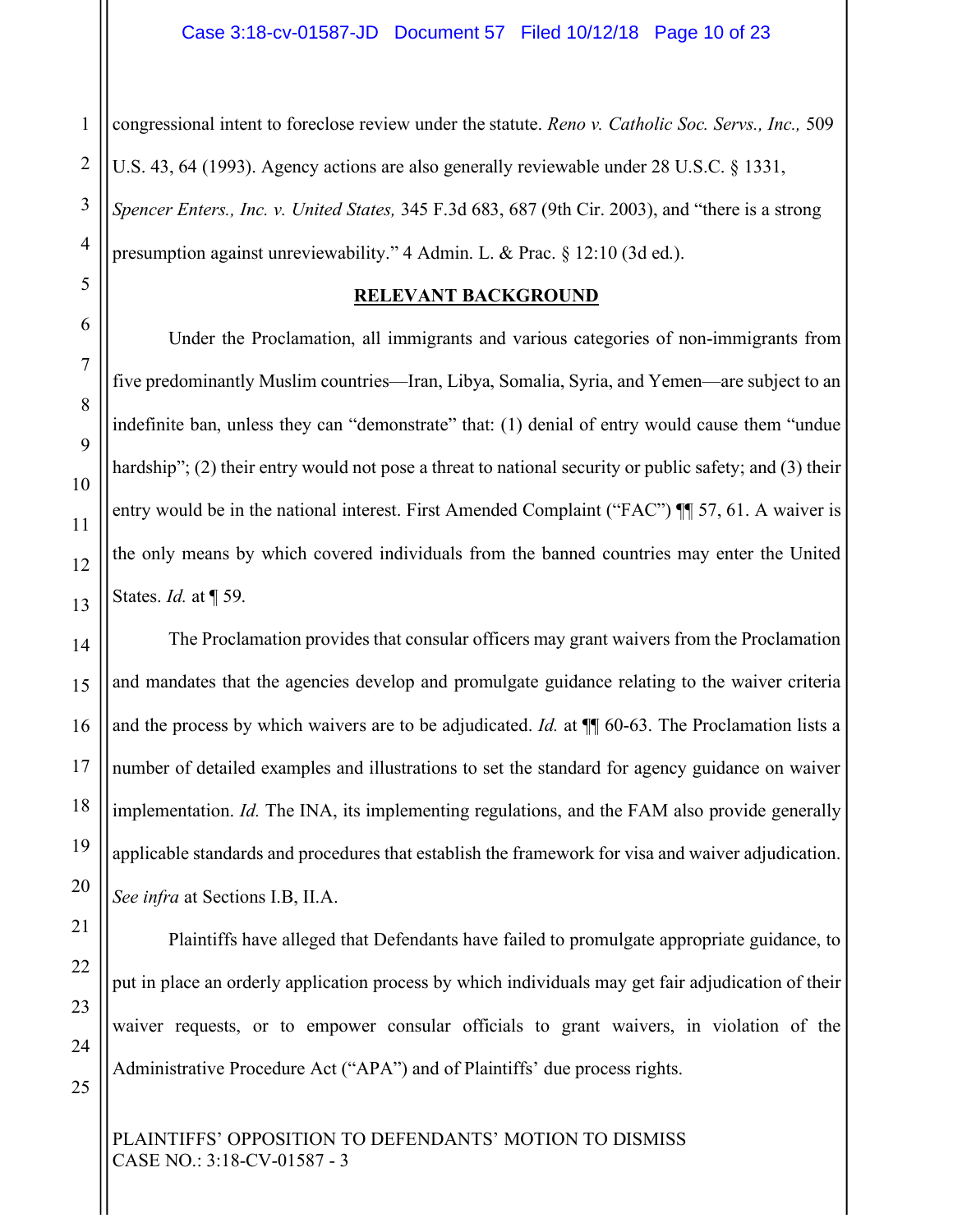### **ARGUMENT**

The APA reflects a broad presumption in favor of judicial review. *Sackett v. EPA,* 566 U.S.

**I. PLAINTIFFS' CLAIMS ARE JUSTICIABLE**

120, 128 (2012). It authorizes a court to "hold unlawful and set aside agency action, findings, and conclusions found to be—arbitrary, capricious, an abuse of discretion, or otherwise not in accordance with law." 5 U.S.C. § 706(2)(A). This presumption is subject to two narrow exceptions: first, where a statute explicitly precludes judicial review, *id.* § 701(a)(1); and second, where the challenged action is "committed to agency discretion by law," *id.* § 701(a)(2). Contrary to Defendants' arguments, neither exception is applicable in the present case.<sup>1</sup>

## **A. No statute precludes or limits judicial review of agency policy and guidance relating to consular decision-making.**

As an initial matter, neither of the statutory provisions Defendants identify precludes judicial review in this case. The first, 6 U.S.C.  $\S 236$  (f),<sup>2</sup> concerns individual consular decisions

PLAINTIFFS' OPPOSITION TO DEFENDANTS' MOTION TO DISMISS CASE NO.: 3:18-CV-01587 - 4

<u>.</u>

 $<sup>1</sup>$  In a footnote, Defendants summarily state that each Plaintiff must establish venue individually</sup> in order for venue to be proper in this case. Defendants have now waived any improper venue argument by failing to include it in a responsive pleading. *See* Rule 12(h), *Bautista-Perez v. Holder,* 681 F. Supp. 2d 1083, 1091 (N.D. Cal. 2009); *Estate of Saunders v. Comm'r,* 745 F.3d 953, 962 (9th Cir. 2014) (arguments in footnote are not preserved). On the merits, Defendants

are incorrect. *See Ms. L. v. U.S. Immigration & Customs Enf't,* 302 F. Supp. 3d 1149, 1158-59 (S.D. Cal. 2018) (residency requirements of 28 U.S.C.  $\S$  1391(e)(1)(C) are met if one plaintiff resides in the district); *Sidney Coal Co. v. Soc. Sec. Admin.,* 427 F.3d 336, 344 (6th Cir. 2005)

<sup>(</sup>same). The government has also functionally waived its venue arguments by moving to change venue to this court in a related case currently pending in Seattle, *Pars Equal. Ctr. v. Pompeo*, No.

<sup>24</sup> 2:18-cv-01122-JLR (W.D. Wash. filed July 31, 2018). 2 Neither of the two other subsections Defendants cite are about judicial review. Subsection (b)(1) divests *the Secretary of State* of "authority to alter or reverse the decision of a consular

<sup>25</sup> officer to refuse a visa," and subsection  $(c)(1)$  states that the Secretary "may direct a consular

officer to refuse a visa . . . if the Secretary of State deems such refusal necessary or advisable in the foreign policy or security interests of the United States."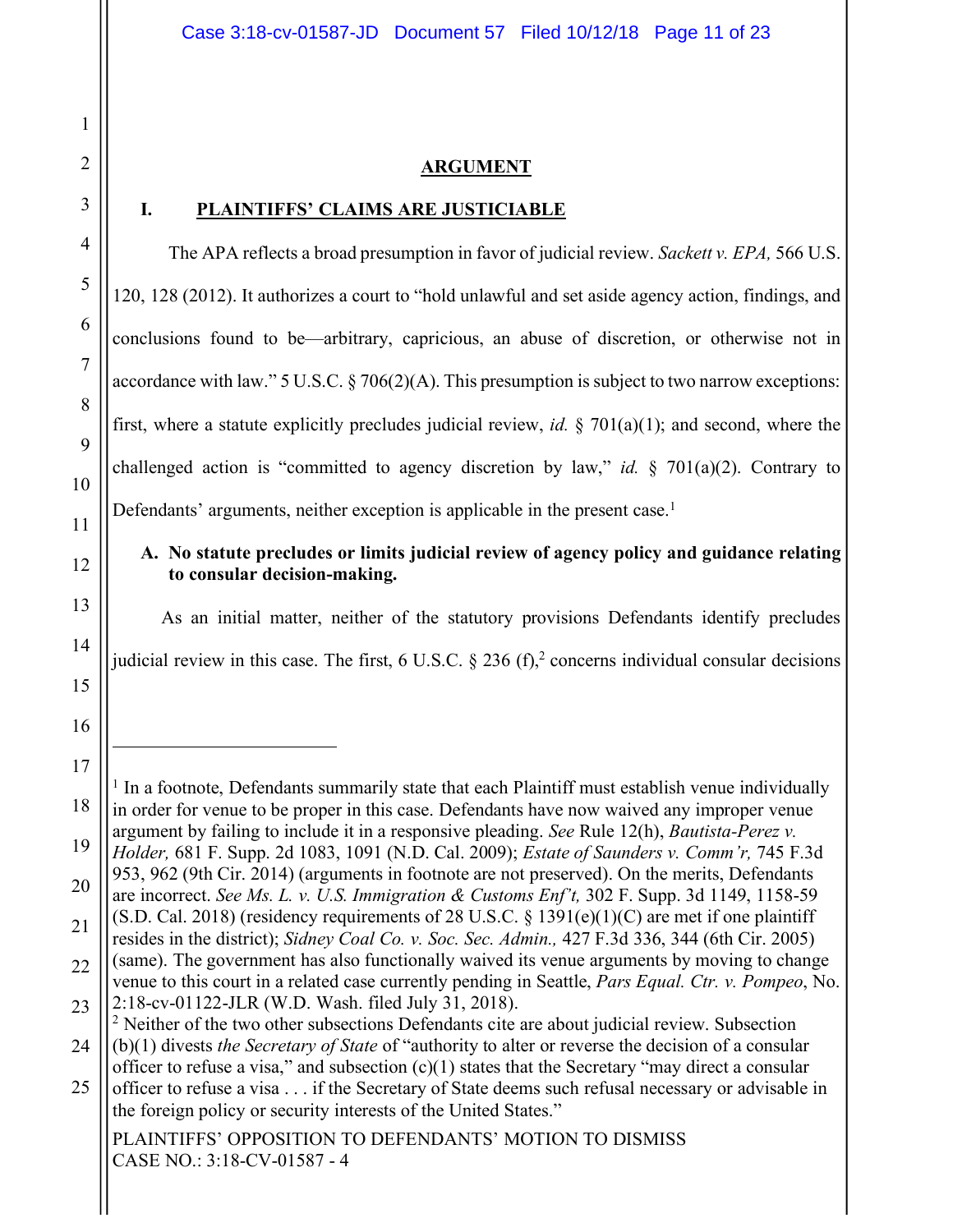#### Case 3:18-cv-01587-JD Document 57 Filed 10/12/18 Page 12 of 23

to grant or deny a visa; the second, 8 U.S.C. § 1201(i), strips courts of jurisdiction to review visa *revocations,* which the Proclamation specifically does not authorize. *See Int'l Refugee Assistance Project ("IRAP") v. Trump,* 883 F.3d 233, 275-76 (4th Cir. 2018) , *vacated on other grounds*, (Gregory, J., concurring). In fact, 8 U.S.C. § 1182(f), which provides the statutory authority for the Proclamation, does not preclude judicial review. *See id.* at 276. Defendants' reliance on *Haitian R. Ctr. v. Baker* is also misplaced: the Supreme Court went on to review, on the merits, the same proclamation that was at issue in that case. *See Sale v. Haitian Ctrs. Council, Inc.,* 509 U.S. 155 (1993)*; see also INS v. St. Cyr,* 533 U.S. 289, 289-99 (2001) (applying "strong presumption in favor of judicial review of administrative action" in the immigration context); *McNary v. Haitian Refugee Ctr., Inc.,* 498 U.S. 479, 492 (1991) (finding review permissible in class action and interpreting statutory preclusion as applying only to individual denials).

Defendants' arguments here thus rise and fall with the applicability of the doctrine of consular nonreviewability to this case. But that doctrine applies, as the Ninth Circuit recently explained, only to "individual visa denials," which are not at issue here. *Hawaii v. Trump,* 878 F.3d 662, 679 (9th Cir. 2017), *vacated on other grounds*. The Ninth Circuit has repeatedly applied the doctrine only to an individual "consular official's decision to issue or withhold a visa," *Bustamante v. Mukasey,* 531 F.3d 1059, 1061 (9th Cir. 2008), not to statutory challenges against a general *policy*. *Patel v. Reno,* 134 F.3d 929, 931-32 (9th Cir. 1997); *see also Int'l Union of Bricklayers & Allied Craftsmen v. Meese,* 761 F.2d 798, 801 (D.C. Cir. 1985); *Mulligan v. Schultz,*  848 F.2d 655, 657 (5th Cir. 1988); *cf. U.S. ex rel. Knauff v. Shaughnessy,* 338 U.S. 537, 543, 544- 47 (1950) (noting in dicta that an individual decision "to exclude a given alien" may not be reviewable, but reviewing on the merits two statutory claims). Even the main case on which the government relies characterizes the doctrine of consular nonreviewability as applying only to the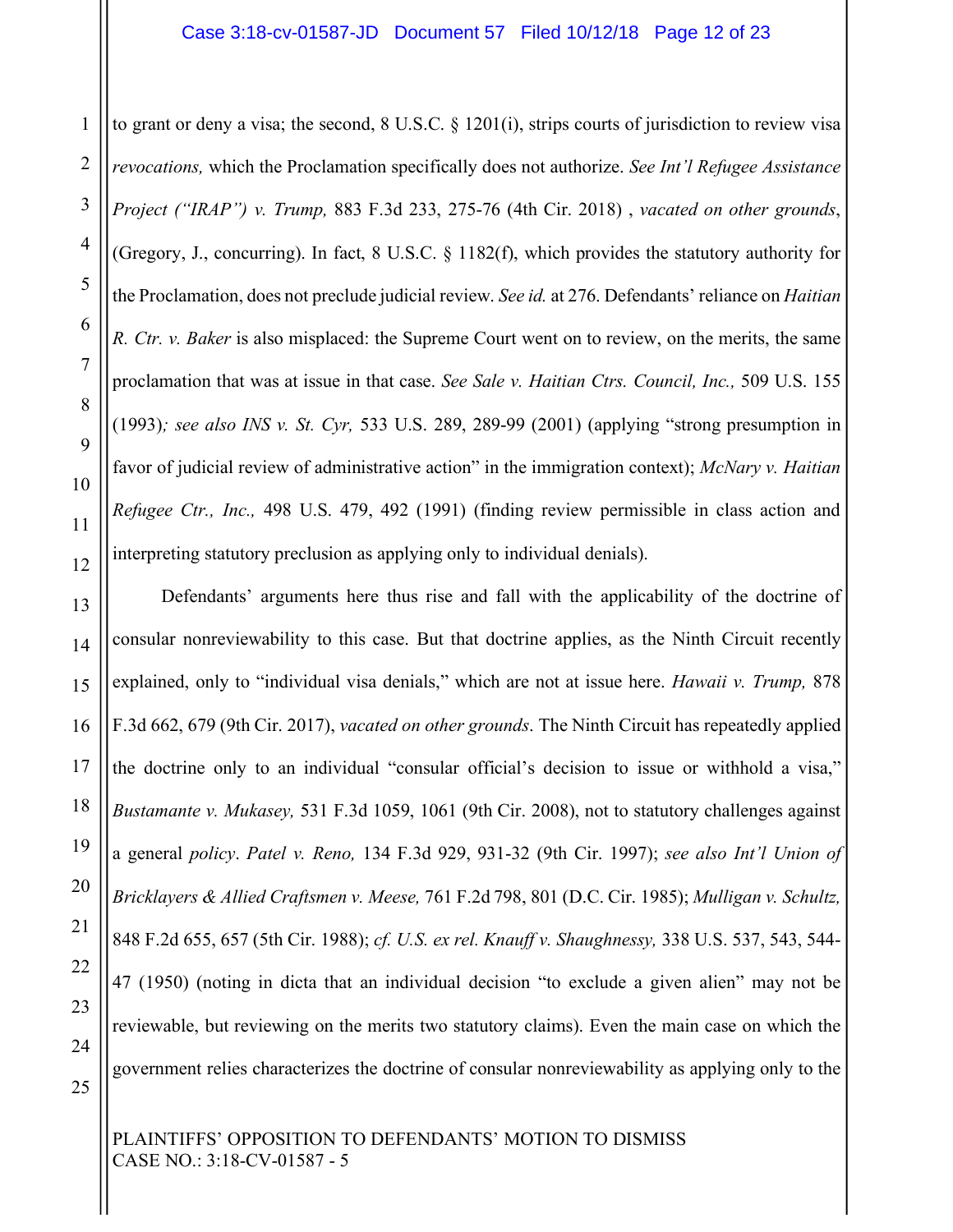1 merits of individual consular officers' decisions, *see Allen v. Milas,* 896 F.3d 1094, 1105 (9th Cir. 2018), as does *Saavedra Bruno v. Albright,* 197 F.3d 1153, 1160, 1162 (D.C. Cir. 1999). The Ninth Circuit has consistently construed the doctrine narrowly.

In fact, the doctrine of consular nonreviewability applies specifically to decisions of consular officers that—unlike the current scheme—are *not* subject to review by the Secretary of State. *See, e.g., Li Hing of Hong Kong, Inc. v. Levin,* 800 F.2d 970, 971 (9th Cir. 1986); *Ventura-Escamilla v. INS,* 647 F.2d 28, 30 (9th Cir. 1981). This is not unique to the INA: there are numerous legislative schemes that make individualized fact-finding by executive officers immune from review, even where the "high-level government policy" is not. *Trump v. IRAP,* 857 F.3d 554, 587 (4th Cir. 2017), *vacated on other grounds*; *see, e.g., Bowen v. Mich. Acad. of Family Physicians,*  476 U.S. 667, 675-76 (1986) (statute granted review of "a regulation" but not of an individual "determination" made under that regulation); *cf. Crowley Caribbean Transp., Inc. v. Pena,* 37 F.3d 671, 676-77 (D.C. Cir. 1994) (noting that "[t]here are ample reasons for distinguishing the two situations"). And the doctrine of consular nonreviewability does not apply to constitutional claims, which remain reviewable. *See, e.g., Kerry v. Din,* 135 S.Ct. 2128 (2015) (reviewing on the merits a constitutional challenge to a consular visa denial).

The *Hawaii* line of cases also makes clear that both the Proclamation and agency action under the Proclamation are reviewable, foreclosing Defendants' arguments. *See Hawaii,* 878 F.3d at 680-682 (finding Proclamation reviewable); *Hawaii,* 138 S.Ct. at 2407 (assuming without deciding that statutory claims are reviewable); *see also IRAP,* 883 F.3d at 287. Moreover, courts have found violations under the APA even where boilerplate language disclaiming substantive rights was part of the challenged policy. *See, e.g., Damus v. Nielsen*, 313 F. Supp. 3d 317, 338 (D.D.C. 2018) (finding APA violation where agency policy included language disclaiming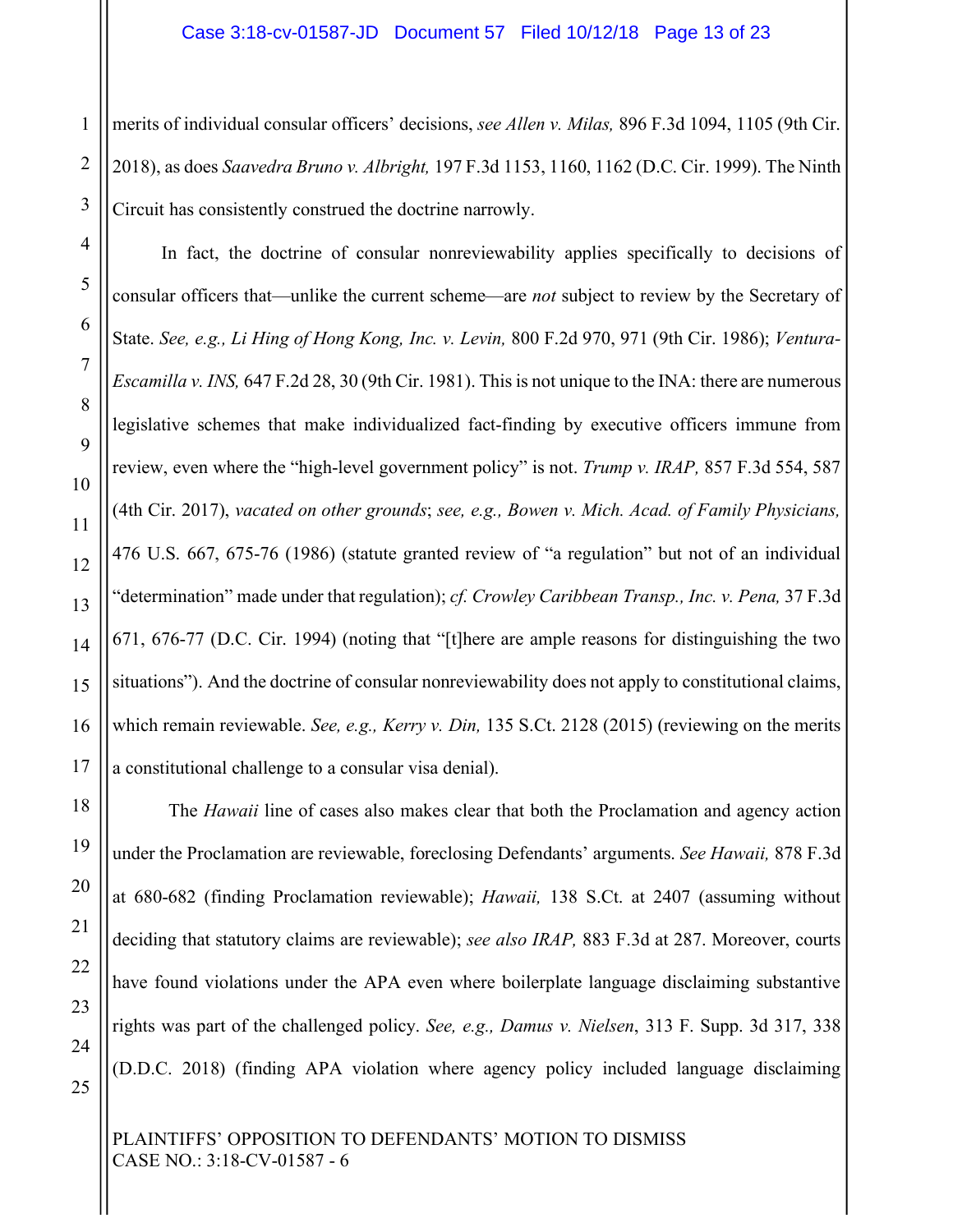### Case 3:18-cv-01587-JD Document 57 Filed 10/12/18 Page 14 of 23

substantive rights because policy was binding on the agency and intended to benefit individuals who would otherwise have no protection). Finally, it is well-established that constitutional claims remain reviewable under the APA, even where the statute precludes judicial review. *See, e.g., Rodrigues v. Donovan,* 769 F.2d 1344, 1347 (9th Cir. 1985). Thus, Plaintiffs' challenge is not precluded by  $\S$  701(a)(1). Because the doctrine of consular nonreviewability does not apply, Plaintiffs' claims are also not precluded by § 702(1) of the APA. *See* MTD at 5-7.

#### **B. The challenged actions are not "committed to agency discretion by law."**

Defendants further argue that judicial review is not available under the APA because the challenged actions are "committed to agency discretion by law." 5 U.S.C.  $\S 701(a)(2)$ . But courts have long held that  $\S$  701(a)(2) is a "very narrow" exception to the general presumption of reviewability and is applicable only "in those rare instances where 'statutes are drawn in such broad terms that in a given case there is no law to apply.'" *Citizens to Preserve Overton Park, Inc. v. Volpe,* 401 U.S. 402, 410 (1971), *abrogated on other grounds by Califano v. Sanders,* 430 U.S. 99 (1977); *Heckler v. Chaney,* 470 U.S. 821, 830 (1985) (review is precluded where "a court would have no meaningful standard against which to judge the agency's exercise of discretion.").

Here, too, Defendants' argument relies largely on the applicability of the doctrine of consular nonreviewability to this case. As argued in the preceding section, the doctrine does not apply. And other cases Defendants cite are generally inapposite. <sup>3</sup> Unlike the situation in *Lincoln v. Vigil,* 508 U.S. 182 (1993), both the text of the Proclamation and the INA and its regulatory framework for adjudicating waivers provide more than ample law to apply. *See Spencer Enters.,* 

1

<sup>&</sup>lt;sup>3</sup> In *Vigil*, for example, the statute at issue involved the allocation of funds from a lump-sum appropriation and therefore quintessentially presented the "rare circumstance[e]" in which a

statute is "drawn so that a court would have no meaningful standard against which to judge the agency's exercise of discretion." *Heckler*, 470 U.S. at 830.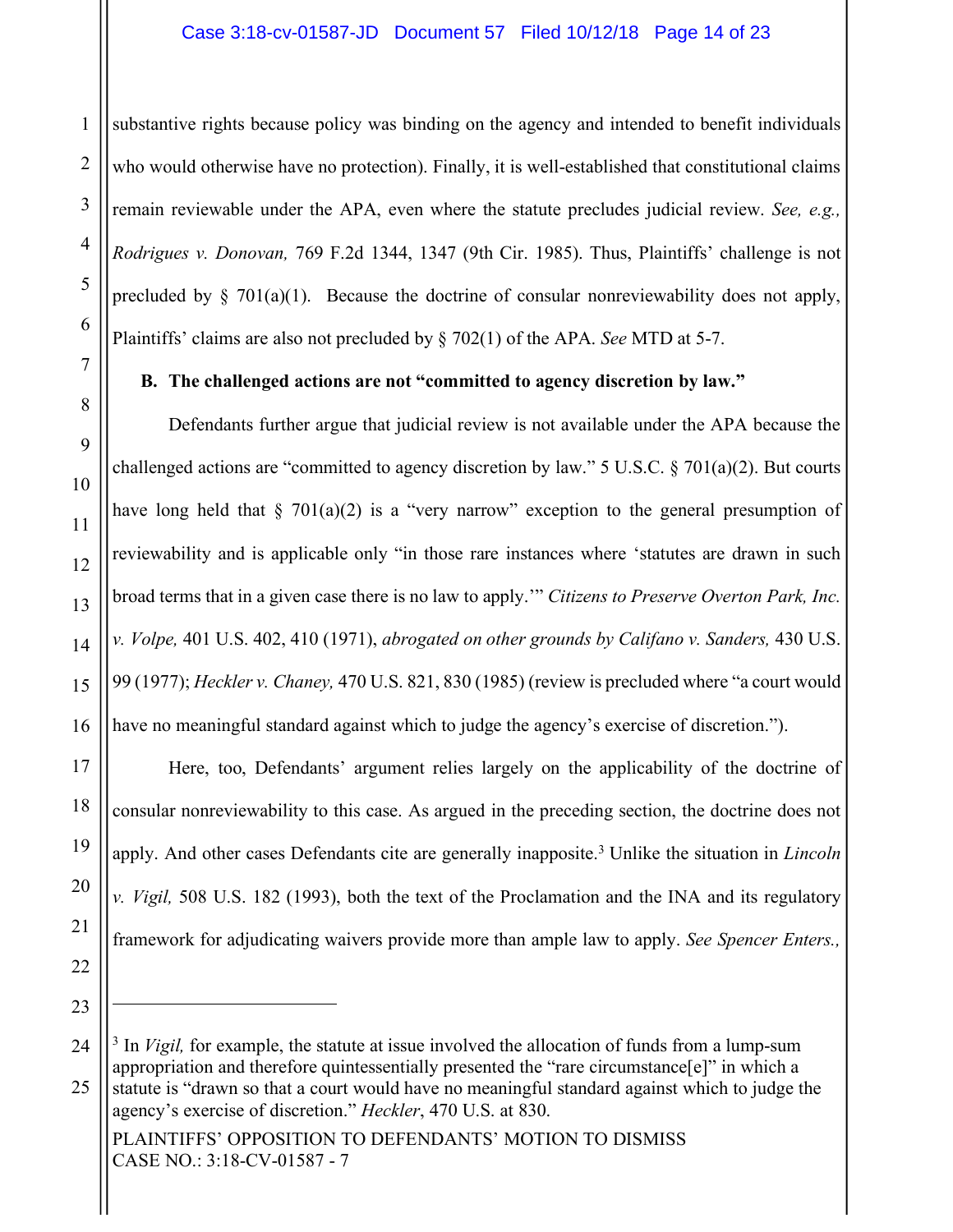*Inc. v. United States*, 345 F.3d 683, 691 (9th Cir. 2003) (stating that a wholly discretionary decision may be reviewable where "regulations or agency practice" provide comparable standards).

The Proclamation itself provides detailed illustrations and examples that are intended to serve as guideposts for agency decision-making and that use terms familiar to the INA, including "waivers" and "undue hardship,"<sup>4</sup> to set forth the parameters for the guidance the agencies are ordered to adopt. The guidance the agencies did provide refers to the Proclamation's framework as binding. *See* FAC Ex. E, First Van Hollen Letter (ECF 34-6). And the INA, regulations, and FAM generally provide a detailed framework against which to compare the guidance and process provided for this particular waiver scheme. For example, the INA provides for a number of waivers to overcome grounds of inadmissibility. *See, e.g.,* 8 U.S.C. §§ 1182(a)(9)(B)(v); (h)(1)(B); (i)(1). Every waiver includes an orderly application process and clear, publicly available criteria: applicants submit application forms and supporting evidence, which adjudicators are required to consider *before* arriving at a decision.<sup>5</sup>

Finally, although the Proclamation and public agency statements commit waiver decisions to consular officers' discretion, Plaintiffs have alleged that consular officers have not in fact been allowed to grant any waivers but instead have been required to refer such decisions to the Visa Office in Washington, D.C., *see, e.g.,* FAC at ¶ 91-92; FAC Ex. D, Jay Gairson Decl. (ECF 34-5), rendering the doctrine of consular nonreviewability further inapplicable. And beyond the grant of

1

<sup>20</sup>

<sup>21</sup>

<sup>4</sup> The Board of Immigration Appeals has provided some guidance on the meaning of "undue hardship," which includes an inability to "maintain<sup>[]</sup> ties to close family members" *see In re E*-*L-H,* 23 I. & N. Dec. 700, 703-4 (BIA 2004), and on the meaning of the related but more

exacting standard of "extreme hardship" defined in the INA, *see e.g., Matter of Cervantes*, 22 I. & N. Dec. 560 (BIA 1999); *Matter of Monreal-Aguinaga,* 23 I. & N. Dec. 56 (BIA 2001).

<sup>5</sup> *See* Brief for Amici Curiae Scholars of Immigration Law in Support of Respondents on the

History of the Immigration and Nationality Act at 23, *Trump v. Hawaii,* 138 S.Ct. 2392 (2018) (No. 17-965), 2018 WL 1586764.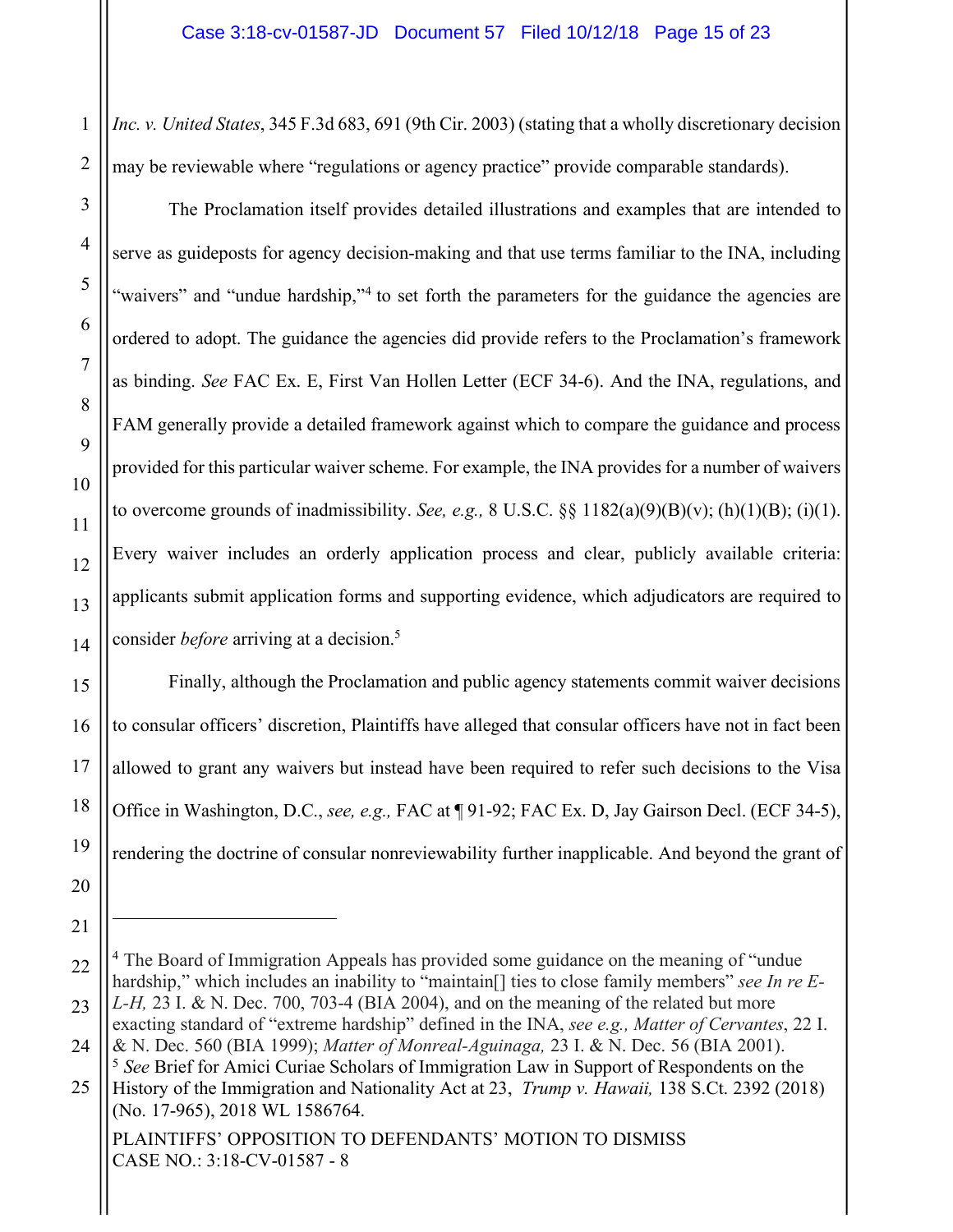1 discretion with respect to individual adjudications, the Proclamation provides a non-discretionary framework for the agencies' guidance and mandates the adoption of guidance and a process for adjudicating waivers. That guidance and process are clearly reviewable under the APA. *See* 5 U.S.C. § 706(2).

## **II. PLAINTIFFS HAVE ADEQUATELY ALLEGED EACH OF THEIR CLAIMS FOR RELIEF**

**A. Plaintiffs have adequately alleged APA violations.**

It is well-established that agency action to implement an executive order is not "insulate[d] . . . from judicial review under the APA." *Chamber of Commerce v. Reich,* 74 F.3d 1322, 1326-27 (D.C. Cir. 1996). Plaintiffs challenge agency action that is well within the traditional province of the APA.6 Consistent with the broad presumption of reviewability, most cases Defendants cite found the executive actions at issue reviewable, largely because there, as here, there was a "specific statutory foundation" and "law to apply." *See, e.g., City of Carmel-By-The-Sea v. U.S. Dep't of Transp.,* 123 F.3d 1142 (9th Cir. 1997)*; see also supra* Section I.B. Other cases Defendants cite concerned whether an individual may seek to challenge and reverse an *individual* denial under the APA, which, as previously discussed, is not part of Plaintiffs' challenge here. *See Chai v. Carroll,*  48 F.3d 1331, 1334 (4th Cir. 1995). The Supreme Court has also narrowly interpreted even similar *statutory* preclusions as applying only to individual visa denials, and not to systematic challenges such as this one. *See, e.g., McNary,* 498 U.S. at 492 (finding review permissible in class action and

PLAINTIFFS' OPPOSITION TO DEFENDANTS' MOTION TO DISMISS CASE NO.: 3:18-CV-01587 - 9

16

17

18

19

20

21

<sup>22</sup> 23 <sup>6</sup> The requirements for finality are clearly met in this case. Defendants have been implementing the waiver provisions of the Proclamation for almost a year, and their implementation constitutes the "consummation" of the agency's decisionmaking process. *Bennett v. Spear,* 520 U.S. 154,

<sup>24</sup> 178 (1997). It is undeniable that those agency actions have "affected the legal rights" of impacted individuals who are clearly within the zone of interests protected by the INA. *Id.*; *see* 

<sup>25</sup> *also Hawaii v. Trump,* 878 F.3d 662, 681-82 (9th Cir. 2017), *vacated on other grounds*; *IRAP v. Trump,* 241 F. Supp. 3d 539, 551 (D. Md. 2017), *vacated as moot.*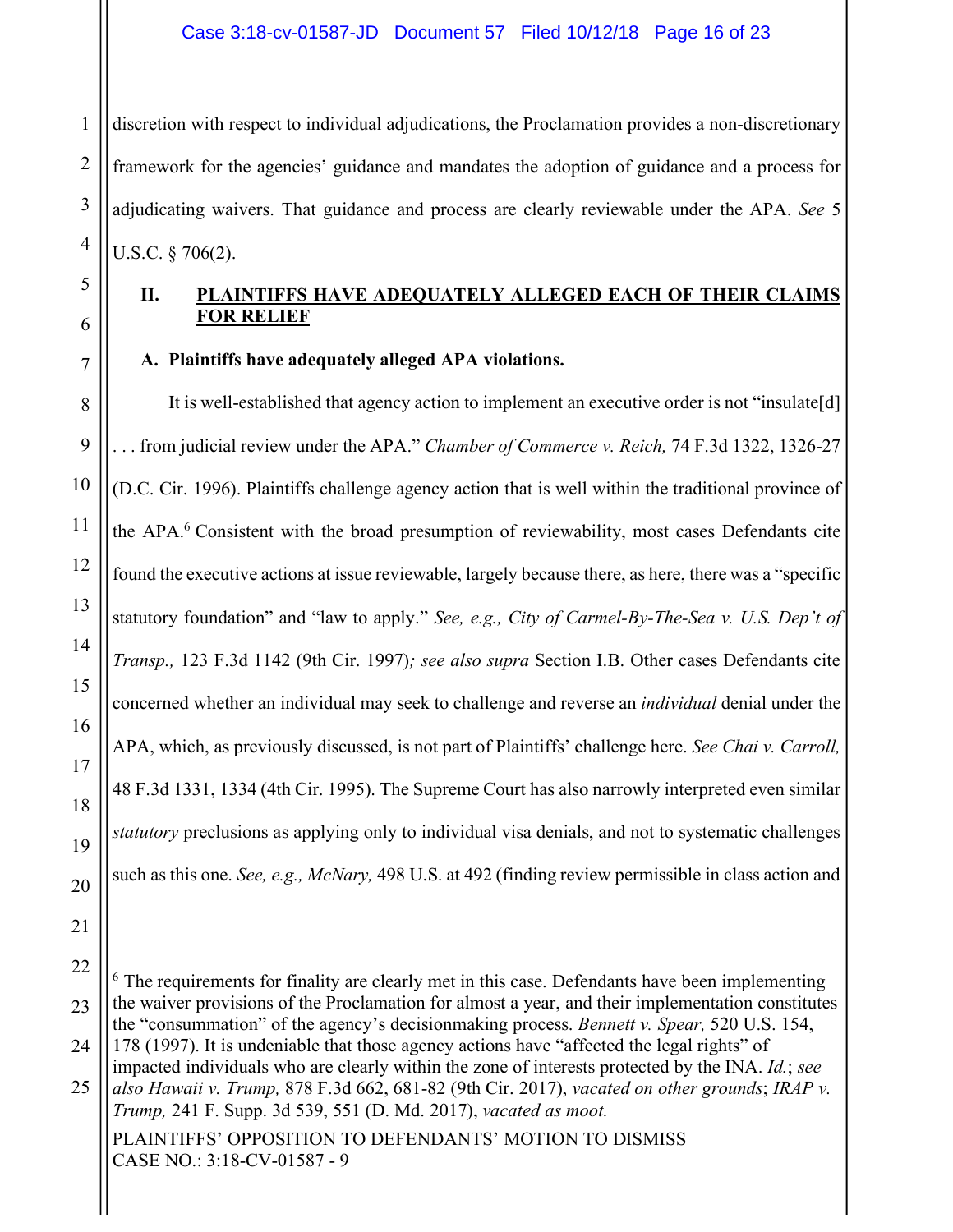interpreting statutory preclusion as applying only to individual denials). Finally, both the Ninth Circuit and the Supreme Court have found the Proclamation and its implementation reviewable, foreclosing Defendants' arguments in this case. *See supra* Section I.A. at 6.

Under the *Accardi* doctrine, "even in areas of expansive discretion," agencies must follow their own regulations, policies, and procedures. *Damus v. Nielsen*, 313 F. Supp. 3d 317, 335 (D.D.C. 2018); *see United States ex rel. Accardi v. Shaughnessy,* 347 U.S. 260 (1954); *Morton v. Ruiz,* 415 U.S. 199 (1974); *Wilkinson v. Legal Servs. Corp.,* 27 F. Supp. 2d 32, 48 (D.D.C. 1998). The critical inquiry is: (1) whether the relevant policies bind the agency; and (2) whether the policies are "procedural rules benefitting the agency" or ones "benefitting the party otherwise left unprotected." *Damus,* 313 F. Supp. 3d at 336 (internal citations omitted), citing *Lopez v. FAA,* 318 F.3d 242, 247 (D.C. Cir. 2003), as amended (Feb. 11, 2003). In this case, there is no question that the Proclamation is binding on the agency, and the waiver process clearly benefits visa applicants who are subject to the travel ban in the Proclamation and who would otherwise have no recourse. Thus, the *Accardi* doctrine applies to the waiver procedures under the Proclamation.

Plaintiffs have adequately alleged that Defendants have acted in a manner that conflicts with their own stated binding policy, as expressed in the Proclamation and in the guidance the agency issued (which states that all waiver-related agency guidance "is drawn directly from the Proclamation." FAC Ex. E, First Van Hollen Letter (ECF 34-6)). Defendants have also violated longstanding regulations that govern the issuance of visas and the consideration of eligibility for waivers. Regulations dictate, for example, that "[t]he burden of proof is upon the applicant to establish eligibility to receive a visa," 22 C.F.R. § 40.6, and that "[a]ll documents and other evidence presented" by an applicant "shall be considered by the consular officer" in determining visa eligibility. 22 C.F.R. §§ 41.105(a), 42.65. Plaintiffs have alleged that consular officers are

PLAINTIFFS' OPPOSITION TO DEFENDANTS' MOTION TO DISMISS CASE NO.: 3:18-CV-01587 - 10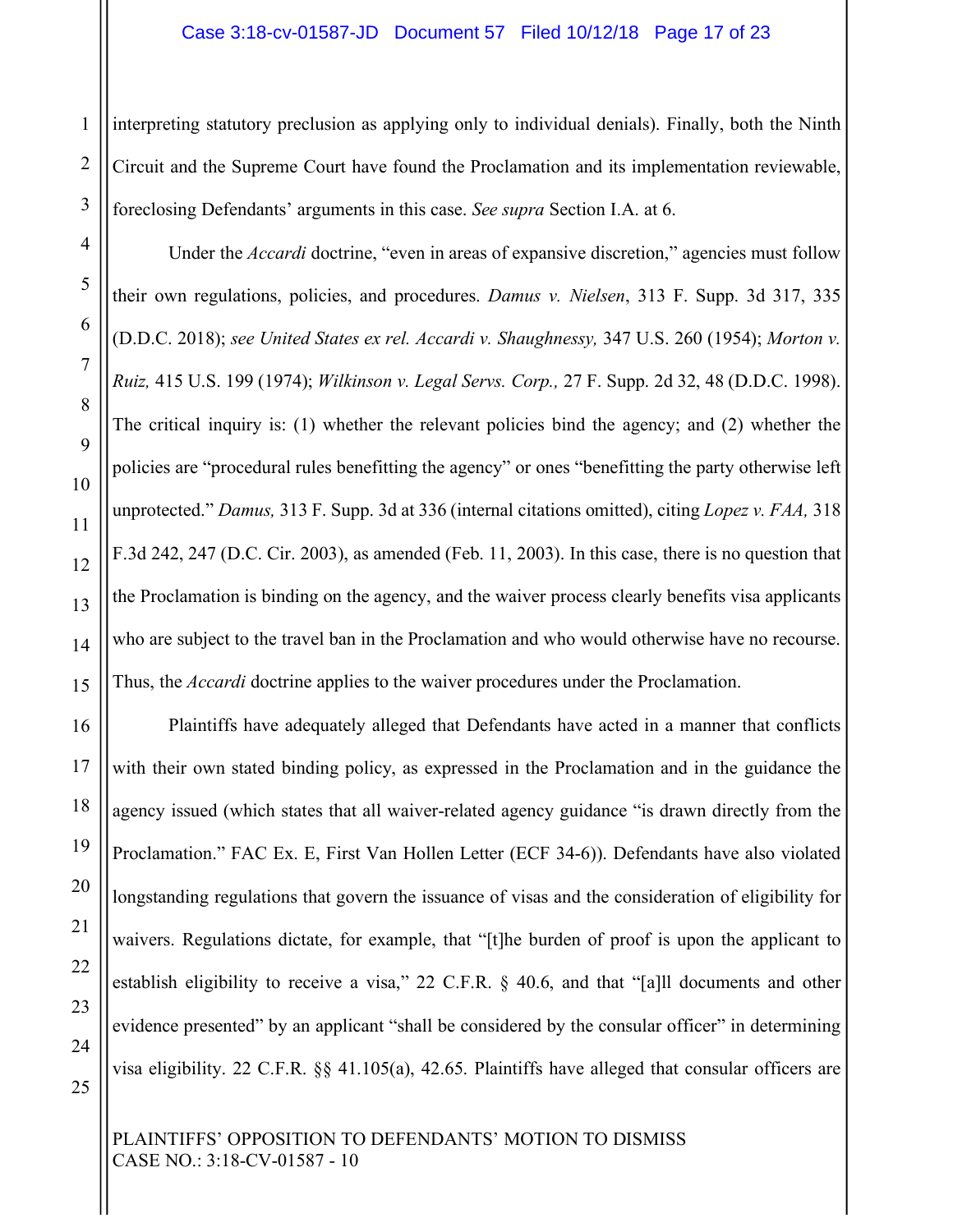#### Case 3:18-cv-01587-JD Document 57 Filed 10/12/18 Page 18 of 23

refusing to consider "documents and other evidence presented." FAC  $\P$  76-78; FAC Ex. D, Jay Gairson Decl. (ECF 34-5). The regulations mandate that consular officers inform applicants "whether there is, in law or regulations, a mechanism (such as a waiver) to overcome the refusal." 22 C.F.R. § 41.121(b)(1); *see also id.* § 42.81(b).<sup>7</sup> Plaintiffs have alleged that applicants are receiving no such information, and instead are receiving either blanket denials before having had an opportunity to apply, or a statement that their eligibility is being considered, without any indication of how they may show they meet the eligibility criteria.8 FAC ¶¶ 73, 75-82. The FAM is also devoid of information on how waivers should be considered and processed.<sup>9</sup> Each of these deviations from established policies and procedures is sufficient to constitute an APA violation under the *Accardi* line of cases.

Plaintiffs have further alleged that agency guidance and processes implementing the waiver provisions have generally been arbitrary and capricious on their face. For example, the guidance states that applicants bear the burden of demonstrating they meet the waiver criteria, but simultaneously denies them the opportunity to apply for or submit evidence in support of a waiver.

PLAINTIFFS' OPPOSITION TO DEFENDANTS' MOTION TO DISMISS CASE NO.: 3:18-CV-01587 - 11

<u>.</u>

 $\frac{7}{7}$  The FAM underscores this requirement, instructing consular officers that they must give written notice to an applicant who is denied a visa informing them of "[a]ny relief available to overcome the refusal." 9 FAM 504.11-3(A)(1)(b)(5).

<sup>&</sup>lt;sup>8</sup> The FAM typically provides detailed procedures and guidance for matters relating to visa and waiver adjudication, and acts as a guidepost for both consular officers and applicants: applicants know what evidence to submit to meet their burden of demonstrating eligibility, and consular

<sup>22</sup> officers know what criteria to apply in making determinations. But in this case, contrary to years of well-established practice, the Department of State has failed to promulgate meaningful public guidance through the FAM or by other means.

<sup>23</sup> <sup>9</sup> The FAM typically provides detailed procedures and guidance for matters relating to visa and waiver adjudication and acts as a guidepost for both consular officers and applicants: applicants

<sup>24</sup> know what evidence to submit to meet their burden of demonstrating eligibility, and consular officers know what criteria to apply in making determinations. But in this case, contrary to years

<sup>25</sup> of well-established practice, the Department of State has failed to promulgate meaningful public guidance through the FAM or by other means.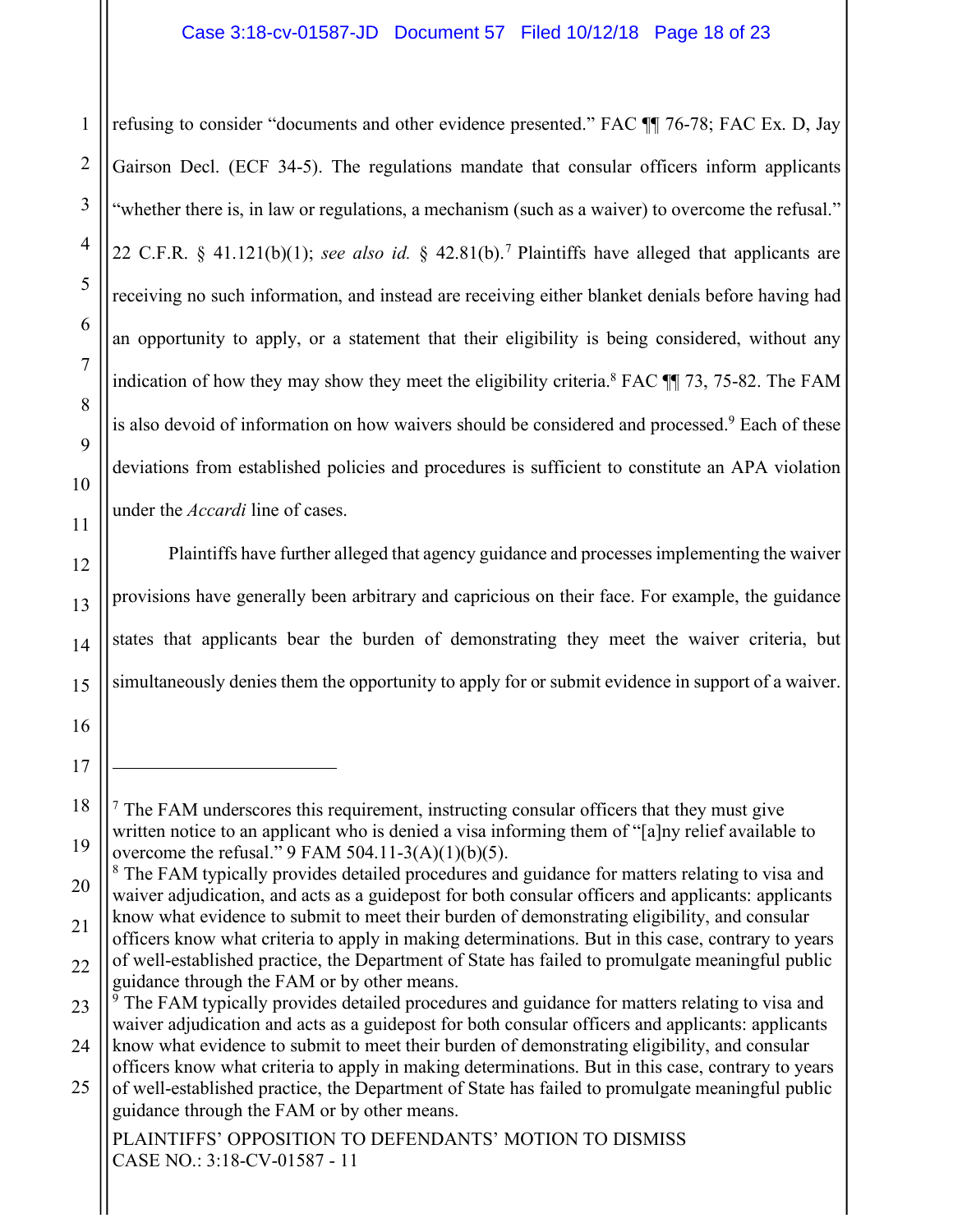FAC Ex. D, Jay Gairson Decl. (ECF 34-5). The agency publicly states that consular officers make waiver decisions at the interview, yet appears to have instructed its consular officers that they can refuse but not grant waivers, and that all waiver grant requests are to be directed to the central Visa Office in Washington, D.C. *Id.;* FAC Ex. B, Christopher Richardson Decl. (ECF 34-3)*.* The agency has further stated that candidates are considered automatically, but it has failed to explain (a) how candidates who had their interviews prior to the date of the Proclamation and who now have denial letters (or even eligibility review letters) could possibly have received that consideration "at the interview," *see* FAC ¶79, or (b) how a consular officer can make the complex determination the eligibility criteria require in a three- to five-minute interview without considering any relevant evidence, *see* FAC Ex. D, Jay Gairson Decl. (ECF 34-5). This is particularly true in light of the fact that in the ordinary course of applying for most visa categories covered by the ban, no information bearing on the three waiver criteria is submitted. *Id.* The many contradictions and irrationalities in the minimal process that *has* been established are sufficient on their face to show that the agency's actions have been arbitrary and capricious.

Under the APA, a court may also "compel agency action unlawfully withheld or unreasonably delayed." 5 U.S.C. § 706(1). In this case, Plaintiffs have adequately alleged that the agency has either unlawfully withheld or unreasonably delayed the issuance of guidance and a process for applicants to "demonstrate" their eligibility for a waiver, consistent with the text of the Proclamation and the INA scheme for waiver application and adjudication.

#### **B. Plaintiffs have stated violations of the Due Process Clause.**

#### i. Due process

Plaintiffs have also adequately alleged that Defendants have violated their rights under the due process clause. As an initial matter, U.S. citizens have at least some procedural due process

PLAINTIFFS' OPPOSITION TO DEFENDANTS' MOTION TO DISMISS CASE NO.: 3:18-CV-01587 - 12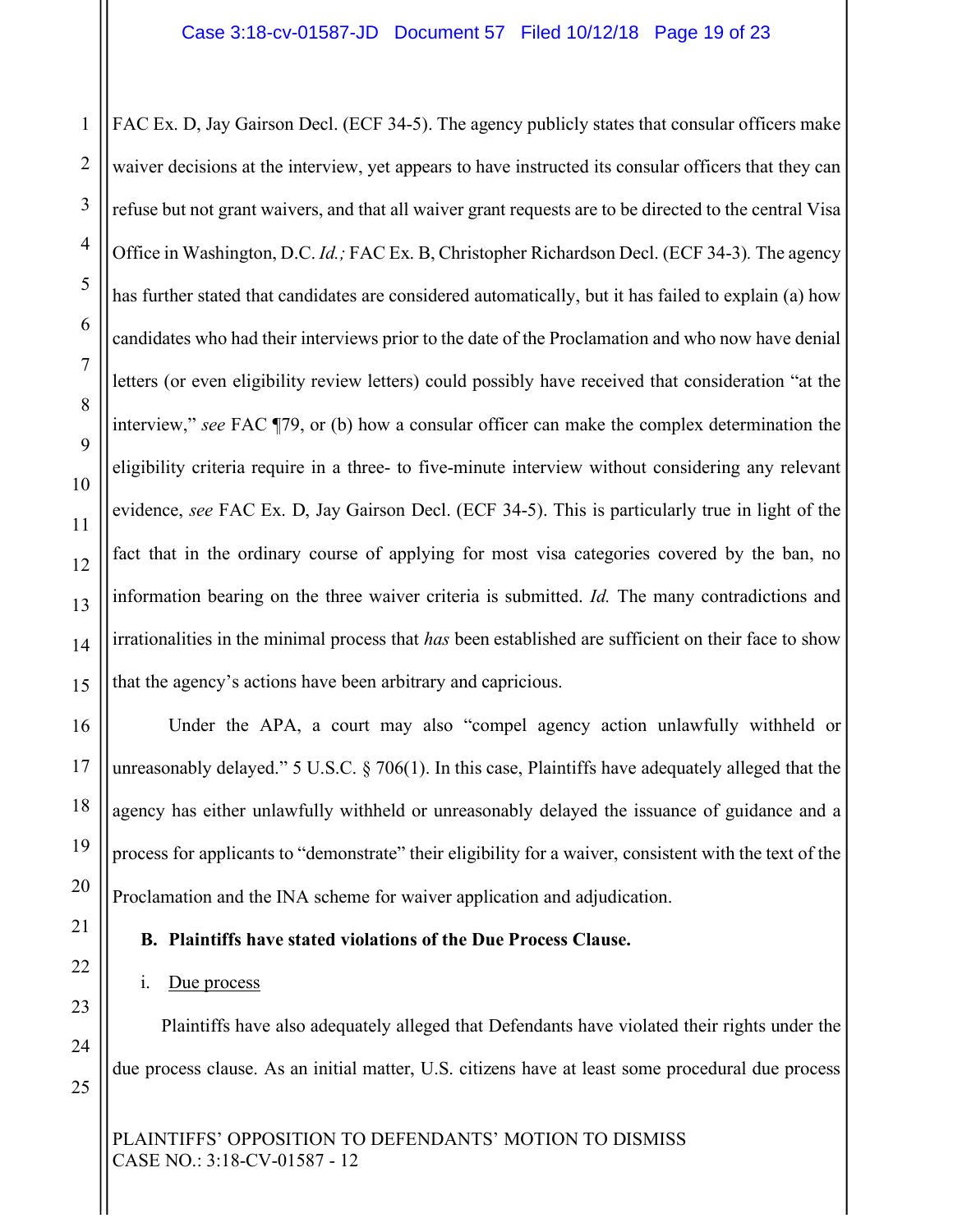rights related to applications for immigration benefits on behalf of their family members. *See Kerry v. Din,* 135 S.Ct. 2128 (2015) (assuming without deciding that U.S. citizen has procedural due process right with respect to family members' visa application). The Family Member Plaintiffs' fundamental rights also include their right to the "integrity of the family unit." *Stanley v. Illinois,*  405 U.S. 645, 651 (1972); *Bustamante v. Mukasey,* 531 F.3d 1059, 1062 (9th Cir. 2008); *see also Din,* 135 S.Ct. at 2139 (Kennedy, J., concurring). Plaintiffs agree that that right does not amount to a right of entry for foreign nationals, nor to an unfettered right to reside in the United States with family members who are foreign nationals. *See* MTD at 12. But even under the most attenuated standard of review, denial of such a fundamental interest requires, at the very least, rational adjudication procedures that include an opportunity to present evidence and to have that evidence considered. In fact, both *Din* and *Kleindienst v. Mandel*, 408 U.S. 753 (1972), rely centrally on the existence of such an orderly process of meaningful consular review: both cases involved multiple document submissions by the applicant and consideration by the consular official, along with specific reasons provided for the ultimate denial. *See Din,* 135 S.Ct. at 2140- 42 (Kennedy, J., concurring); *Mandel,* 408 U.S. at 757-59. Plaintiffs have alleged that no such process has been followed or generated with respect to waivers and that this absence of process violates their due process rights. FAC ¶ 8.

Even non-citizens applying for visas also have at least the "minimum due process rights [that] attach to statutory rights." *Lanza v. Ashcroft,* 389 F.3d 917, 927 (9th Cir. 2004) (quoting *Dia v. Ashcroft,* 353 F.3d 228, 239 (3d Cir. 2003)). In this context, the "minimum due process rights" at stake are Plaintiffs' right to have their visa applications adjudicated in a fair and rational manner and according to established procedures and guidelines. The INA and its implementing regulations establish procedures for the adjudication of visa applications generally—including visas issued

PLAINTIFFS' OPPOSITION TO DEFENDANTS' MOTION TO DISMISS CASE NO.: 3:18-CV-01587 - 13

1

2

3

4

5

6

7

8

9

10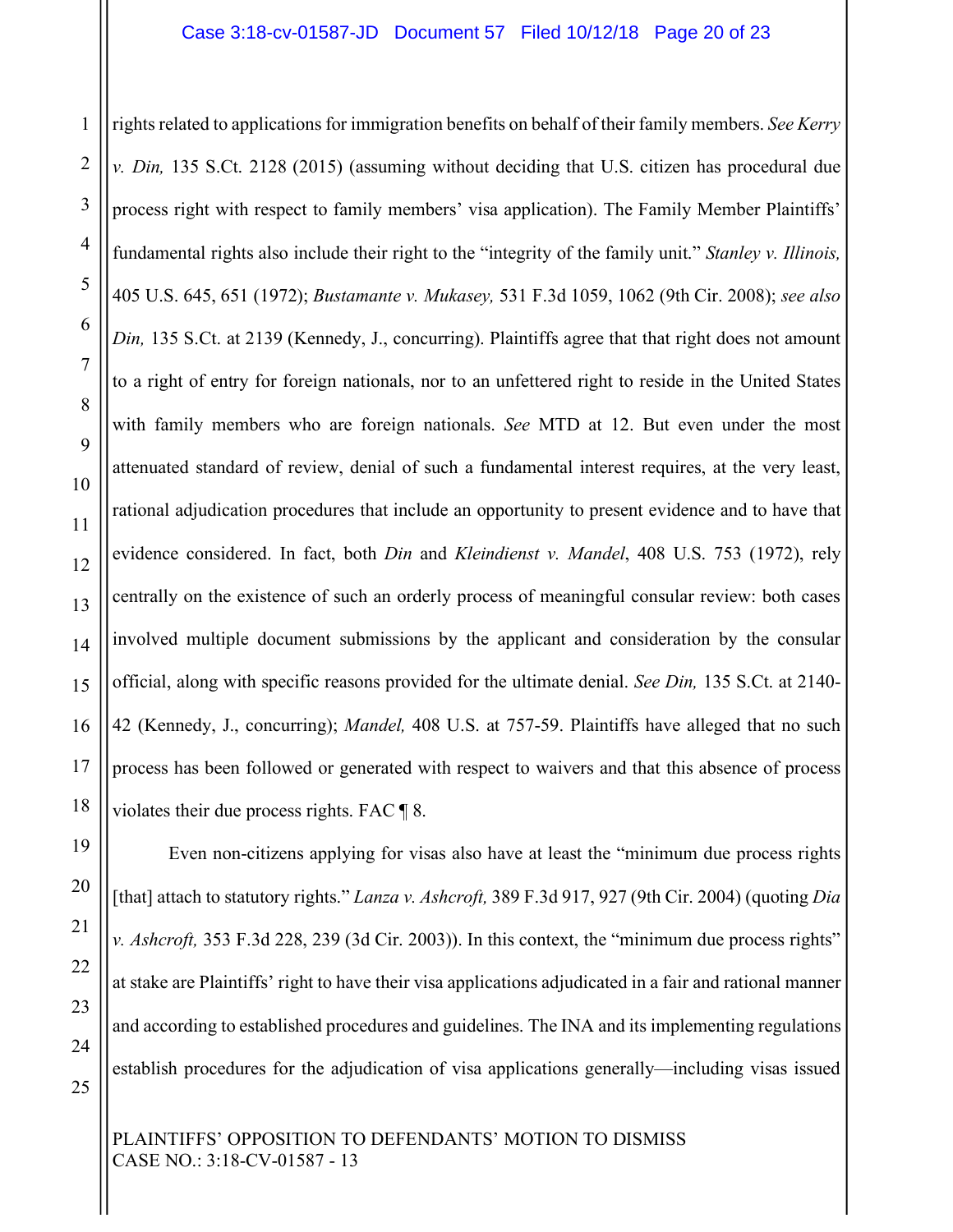under the Proclamation—and their violation gives rise to a due process claim. *See Brown v. Holder,*  763 F.3d 1141, 1149 (9th Cir. 2014) ("[C]onstitutional rights [a]re implicated 'when the agency's disregard of its rules results in a procedure which in itself impinges upon due process rights'"). "[I]t can be assumed that Congress intends [those] procedure[s] to be [] fair one[s]." *Marincas v. Lewis,* 92 F.3d 195, 203 (3d Cir. 1996). Plaintiffs have alleged that Defendants have failed to follow existing procedures and have failed to put in place such a process for applying for a waiver. *See supra* Section II.A. They are thus arbitrarily denying Plaintiffs their due process right to a fair and impartial process. *See U.S. v. Salerno,* 481 U.S. 739, 746 (1987); *Matthews v. Eldridge,* 424 U.S. 319, 335 (1976).

ii. Equal protection

In *Trump v. Hawaii,* 138 S.Ct. 2392 (2018), the Court applied a deferential standard of review to the plaintiffs' Establishment Clause claims. But even under rational basis review, Plaintiffs have adequately stated a plausible equal protection claim. The FAC alleges that the waiver guidance that has issued has been arbitrary and capricious and designed to result in almostuniform denials. Taken as true, and given the background against which the waiver scheme arose, this supports an inference that the agency has a policy of denying waivers on discriminatory grounds, including nationality or religion.

## **C. Plaintiffs have adequately stated a claim for relief for "agency action unlawfully withheld or unreasonably delayed" under the APA or, in the alternative, a mandamus claim.**

District courts have mandamus jurisdiction to "compel an officer or employee of the United States or any agency thereof to perform a duty owed to the plaintiff." 28 U.S.C. § 1361. A court may grant mandamus relief if the plaintiff has a clear right to relief; the defendant has a clear duty to act; and there is no other adequate remedy available to the plaintiff. *Am. Hosp. Ass'n v. Burwell,* 

PLAINTIFFS' OPPOSITION TO DEFENDANTS' MOTION TO DISMISS CASE NO.: 3:18-CV-01587 - 14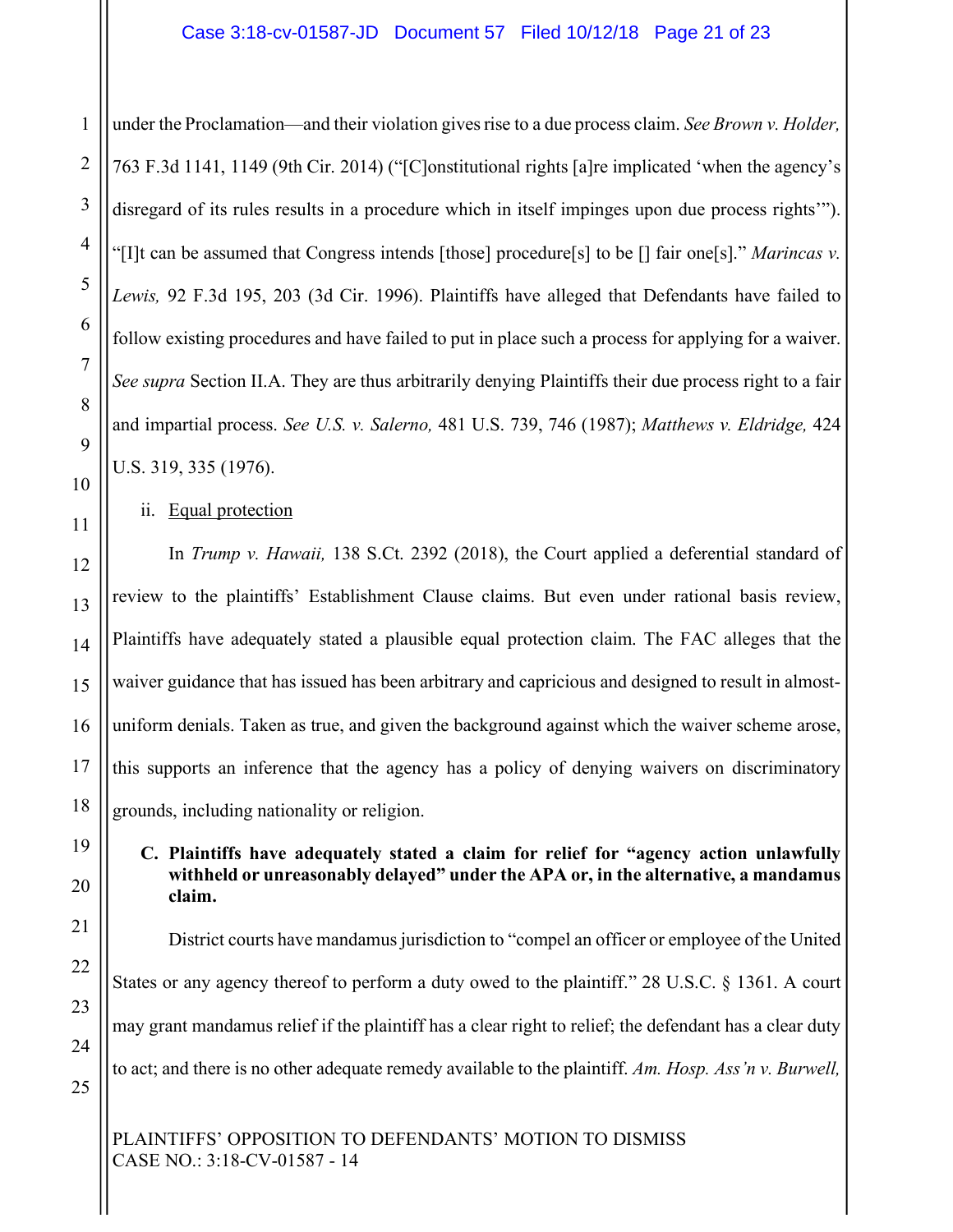812 F.3d 183, 189 (D.C. Cir. 2016); *see also Nine Iraqi Allies Under Serious Threat Because of Their Faithful Serv. to the U.S. v. Kerry,* 168 F. Supp. 3d 268 (D.D.C. 2016). Should this Court find that Plaintiffs are not entitled to relief under the APA or the Due Process Clause, mandamus relief would still be available.

Plaintiffs have alleged that they have a clear right to non-arbitrary guidance, an application process, and fair adjudication of their waiver requests within a reasonable time. They have also alleged that Defendants have a clear duty to provide such guidance, application process, and adjudication, and that they have violated due process and the APA—which provides that agencies must proceed to conclude matters "within a reasonable time." 5 U.S.C. § 555(b). Multiple Plaintiffs have been awaiting action on their waiver requests for over 10 months and are entitled to a process by which they can make the "demonstrat[ion]" the agency is requiring them to make. Presidential Proclamation No. 9645, 82 Fed. Reg. 45161 (Sept. 27, 2017) § 3(c). Defendants have failed to carry out their obligations under the law, and Plaintiffs are entitled to a writ of mandamus directing Defendants to provide guidance and an application process for accessing waivers under the Proclamation.

## **CONCLUSION**

For the foregoing reasons, Defendants' Motion to Dismiss should be denied.

Dated: October 12, 2018 Respectfully Submitted, Washington, D.C.

/s/Sirine Shebaya\_\_\_\_\_\_\_\_\_\_ JOHNATHAN SMITH (*pro hac vice*) SIRINE SHEBAYA (*pro hac vice*) NIMRA AZMI (NY SBN 5466693)\*‡ JOSEPH SAEI (CA SBN 321341)‡ MUSLIM ADVOCATES P.O. Box 34440